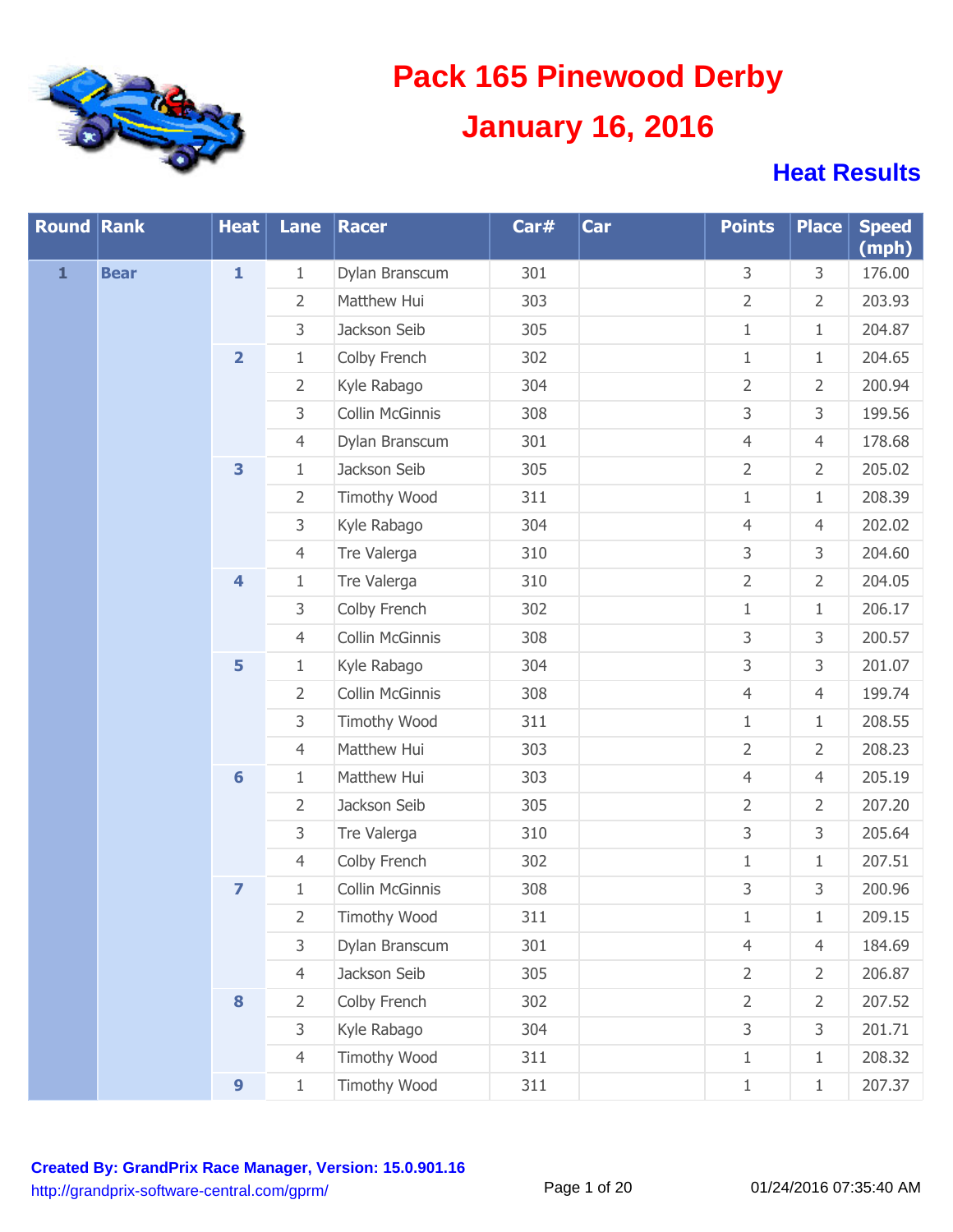

| <b>Round Rank</b> |             | <b>Heat</b>      | Lane           | Racer           | Car# | Car | <b>Points</b>  | <b>Place</b>   | <b>Speed</b><br>(mph) |
|-------------------|-------------|------------------|----------------|-----------------|------|-----|----------------|----------------|-----------------------|
| $\mathbf{1}$      | <b>Bear</b> | $\boldsymbol{9}$ | $\overline{2}$ | Dylan Branscum  | 301  |     | $\overline{4}$ | $\overline{4}$ | 180.39                |
|                   |             |                  | 3              | Matthew Hui     | 303  |     | 3              | 3              | 201.85                |
|                   |             |                  | $\overline{4}$ | Tre Valerga     | 310  |     | $\overline{2}$ | $\overline{2}$ | 204.40                |
|                   |             | 10               | $\mathbf{1}$   | Jackson Seib    | 305  |     | $\overline{2}$ | $\overline{2}$ | 205.29                |
|                   |             |                  | $\overline{2}$ | Tre Valerga     | 310  |     | $1\,$          | $1\,$          | 206.56                |
|                   |             |                  | $\overline{4}$ | Kyle Rabago     | 304  |     | 3              | 3              | 201.22                |
|                   |             | 11               | $\mathbf{1}$   | Matthew Hui     | 303  |     | $\overline{2}$ | $\overline{2}$ | 204.99                |
|                   |             |                  | $\overline{2}$ | Collin McGinnis | 308  |     | $\overline{4}$ | $\overline{4}$ | 200.45                |
|                   |             |                  | 3              | Colby French    | 302  |     | $\mathbf{1}$   | $1\,$          | 205.81                |
|                   |             |                  | 4              | Jackson Seib    | 305  |     | 3              | 3              | 203.35                |
|                   |             | 12               | $\mathbf{1}$   | Dylan Branscum  | 301  |     | 3              | 3              | 183.07                |
|                   |             |                  | $\overline{2}$ | Kyle Rabago     | 304  |     | $\overline{2}$ | $\overline{2}$ | 200.65                |
|                   |             |                  | $\overline{4}$ | Matthew Hui     | 303  |     | $1\,$          | $1\,$          | 203.85                |
|                   |             | 13               | $\mathbf{1}$   | Timothy Wood    | 311  |     | $1\,$          | $1\,$          | 206.72                |
|                   |             |                  | $\overline{2}$ | Colby French    | 302  |     | 3              | 3              | 205.86                |
|                   |             |                  | 3              | Tre Valerga     | 310  |     | $\overline{2}$ | $\overline{2}$ | 206.07                |
|                   |             |                  | $\overline{4}$ | Dylan Branscum  | 301  |     | $\overline{4}$ | $\overline{4}$ | 176.63                |
|                   |             | 14               | $\mathbf{1}$   | Collin McGinnis | 308  |     | 3              | 3              | 199.73                |
|                   |             |                  | 3              | Jackson Seib    | 305  |     | $\overline{2}$ | $\overline{2}$ | 207.24                |
|                   |             |                  | $\overline{4}$ | Timothy Wood    | 311  |     | $1\,$          | $1\,$          | 209.19                |
|                   |             | 15               | $\mathbf{1}$   | Kyle Rabago     | 304  |     | $\overline{4}$ | $\overline{4}$ | 200.53                |
|                   |             |                  | $\overline{2}$ | Tre Valerga     | 310  |     | $1\,$          | $1\,$          | 206.61                |
|                   |             |                  | 3              | Matthew Hui     | 303  |     | $\overline{2}$ | $\overline{2}$ | 204.20                |
|                   |             |                  | 4              | Collin McGinnis | 308  |     | 3              | 3              | 201.74                |
|                   |             | 16               | $\mathbf{1}$   | Colby French    | 302  |     | $\overline{2}$ | $\overline{2}$ | 206.31                |
|                   |             |                  | $\overline{2}$ | Jackson Seib    | 305  |     | $\mathbf{1}$   | $\mathbf{1}$   | 206.35                |
|                   |             |                  | 3              | Dylan Branscum  | 301  |     | 4              | $\overline{4}$ | 178.46                |
|                   |             |                  | $\overline{4}$ | Kyle Rabago     | 304  |     | 3              | 3              | 200.45                |
|                   |             | 17               | $\mathbf{1}$   | Tre Valerga     | 310  |     | $\mathbf{1}$   | $1\,$          | 204.11                |
|                   |             | $\overline{2}$   | Dylan Branscum | 301             |      | 3   | 3              | 179.79         |                       |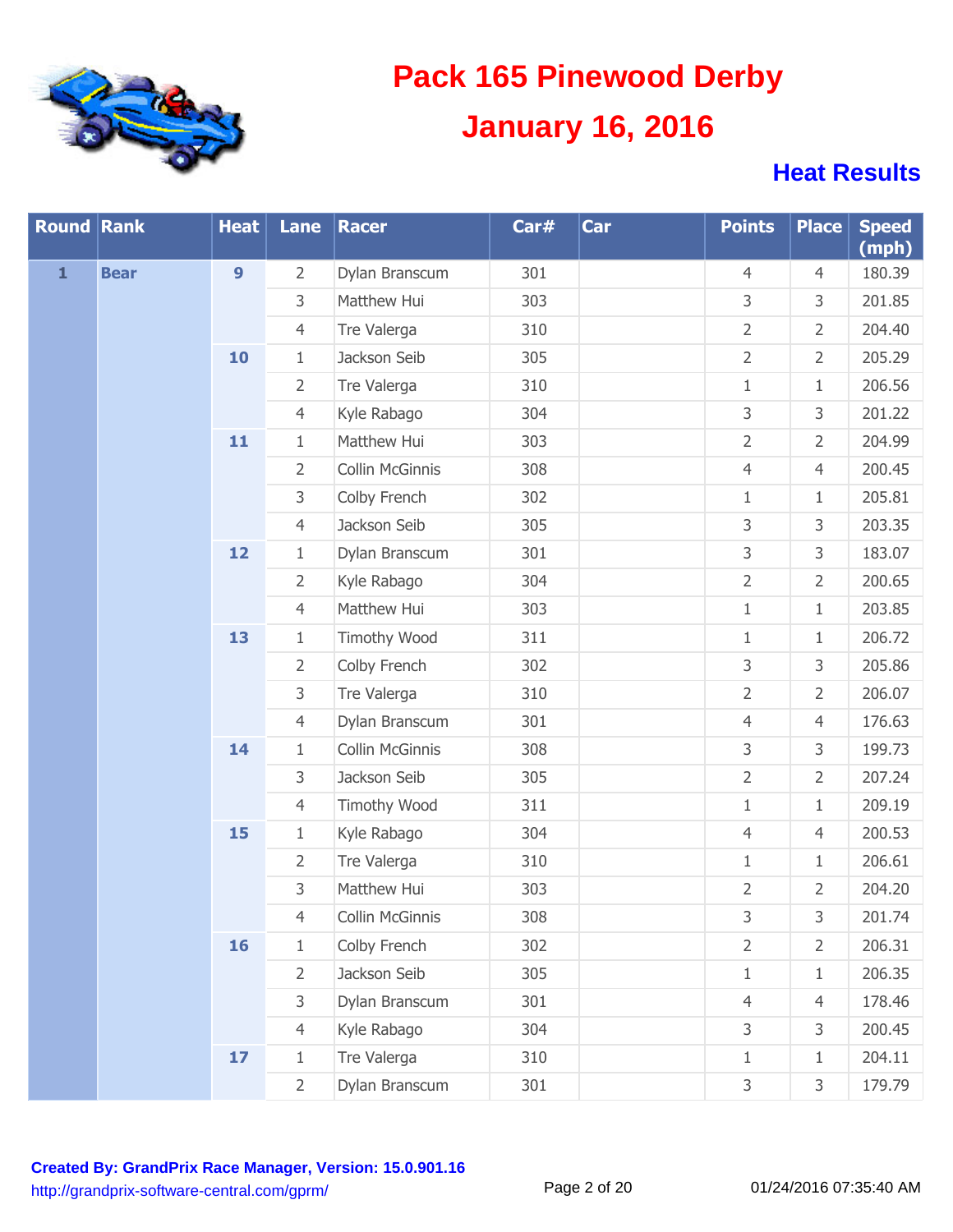

| <b>Round Rank</b> |             |    | <b>Heat Lane Racer</b> |                 | Car#                | Car | Points Place Speed<br>(mph) |        |
|-------------------|-------------|----|------------------------|-----------------|---------------------|-----|-----------------------------|--------|
|                   | <b>Bear</b> | 17 | 3                      | Collin McGinnis | 308                 |     |                             | 200.39 |
|                   |             | 18 |                        | Matthew Hui     | 303                 |     |                             | 202.03 |
|                   |             |    |                        |                 | <b>Timothy Wood</b> | 311 |                             |        |
|                   |             |    | 4                      | Colby French    | 302                 |     |                             | 207.07 |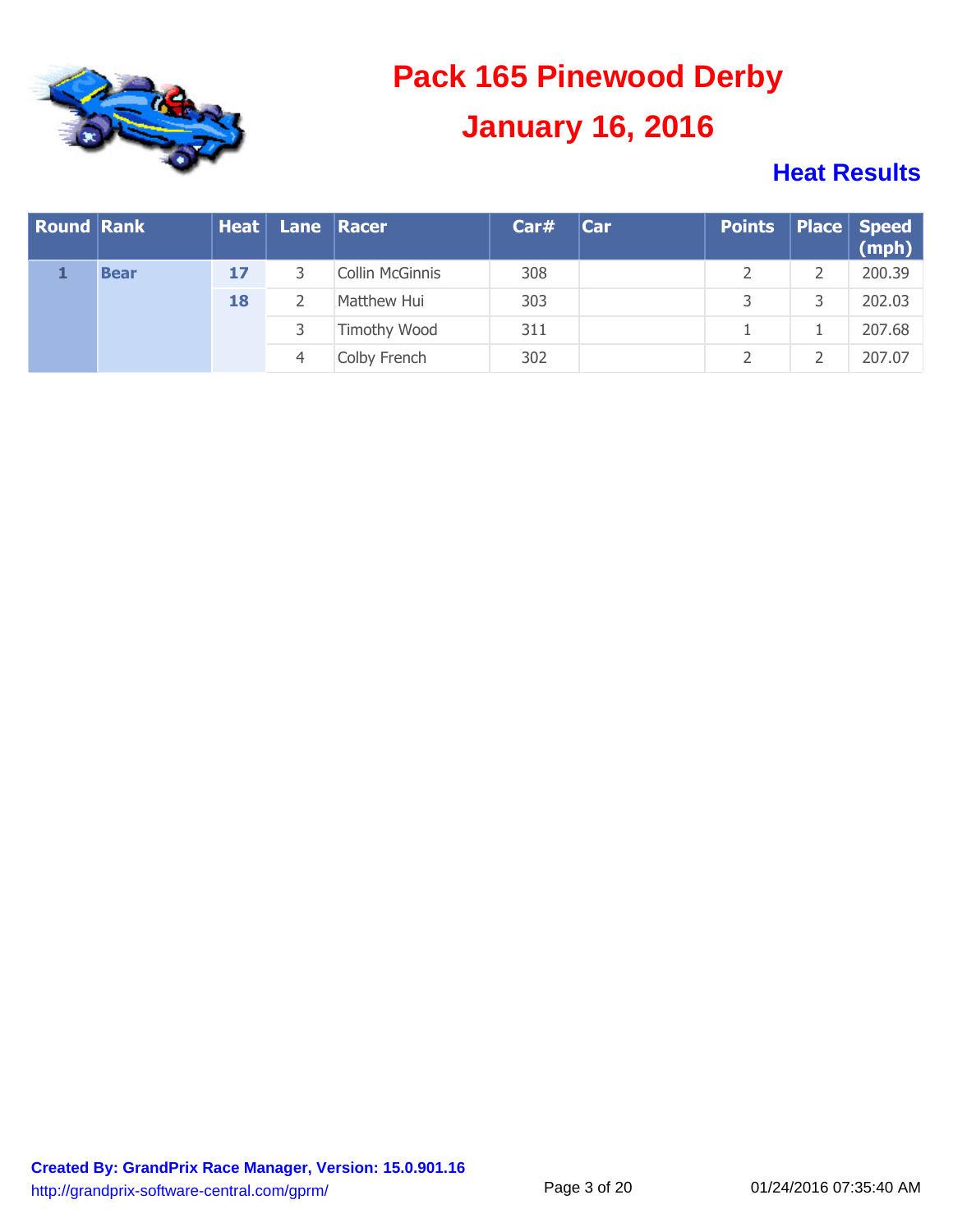

| <b>Round Rank</b> |                     | <b>Heat</b>             | Lane           | Racer               | Car# | Car | <b>Points</b>  | <b>Place</b>   | <b>Speed</b><br>(mph) |
|-------------------|---------------------|-------------------------|----------------|---------------------|------|-----|----------------|----------------|-----------------------|
| $\mathbf{1}$      | <b>Grand Finals</b> | $\mathbf{1}$            | $\mathbf 1$    | Ian Darling         | 103  |     | 3              | 3              | 204.50                |
|                   |                     |                         | $\overline{2}$ | Evan Stacer         | 209  |     | $\overline{4}$ | $\overline{4}$ | 203.32                |
|                   |                     |                         | 3              | Andrew Ondrejik     | 406  |     | $\mathbf{1}$   | $\mathbf{1}$   | 208.17                |
|                   |                     |                         | $\overline{4}$ | Hunter Biegert      | 410  |     | $\overline{2}$ | $\overline{2}$ | 207.10                |
|                   |                     | $\overline{\mathbf{2}}$ | $\mathbf{1}$   | Max Kelly           | 206  |     | 3              | 3              | 201.65                |
|                   |                     |                         | $\overline{2}$ | Timothy Wood        | 311  |     | $\overline{2}$ | $\overline{2}$ | 208.62                |
|                   |                     |                         | 3              | Jackson Sanchez     | 109  |     | $\overline{4}$ | $\overline{4}$ | 198.48                |
|                   |                     |                         | $\overline{4}$ | Jackson Davey       | 402  |     | $\mathbf{1}$   | $\mathbf{1}$   | 209.95                |
|                   |                     | 3                       | $\mathbf{1}$   | Hunter Biegert      | 410  |     | $\mathbf{1}$   | $\mathbf{1}$   | 208.02                |
|                   |                     |                         | $\overline{2}$ | Jackson Seib        | 305  |     | $\overline{2}$ | $\overline{2}$ | 206.96                |
|                   |                     |                         | $\overline{4}$ | Aidan Flanders      | 201  |     | 3              | 3              | 204.01                |
|                   |                     | $\overline{\mathbf{4}}$ | $\overline{2}$ | Ian Darling         | 103  |     | 3              | 3              | 203.94                |
|                   |                     |                         | 3              | John Casper         | 102  |     | $\overline{2}$ | $\overline{2}$ | 204.47                |
|                   |                     |                         | $\overline{4}$ | Colby French        | 302  |     | $\mathbf{1}$   | $\mathbf{1}$   | 206.87                |
|                   |                     | 5                       | $\mathbf{1}$   | Timothy Wood        | 311  |     | $\mathbf{1}$   | $\mathbf{1}$   | 208.32                |
|                   |                     |                         | $\overline{2}$ | Aidan Flanders      | 201  |     | $\overline{4}$ | $\overline{4}$ | 200.53                |
|                   |                     |                         | 3              | Andrew Ondrejik     | 406  |     | $\overline{2}$ | $\overline{2}$ | 207.04                |
|                   |                     |                         | $\overline{4}$ | Jackson Seib        | 305  |     | 3              | 3              | 205.07                |
|                   |                     | $6\phantom{1}$          | $1\,$          | Colby French        | 302  |     | $\overline{2}$ | $\overline{2}$ | 206.74                |
|                   |                     |                         | $\overline{2}$ | Hunter Biegert      | 410  |     | 3              | 3              | 206.50                |
|                   |                     |                         | 3              | Jackson Davey       | 402  |     | $\mathbf{1}$   | $\mathbf{1}$   | 209.05                |
|                   |                     |                         | $\overline{4}$ | Jackson Sanchez     | 109  |     | $\overline{4}$ | $\overline{4}$ | 198.48                |
|                   |                     | $\overline{z}$          | $1\,$          | John Casper         | 102  |     | 3              | 3              | 202.20                |
|                   |                     |                         | 2              | Evan Stacer         | 209  |     | 2              | $\overline{2}$ | 202.36                |
|                   |                     |                         | $\overline{4}$ | <b>Timothy Wood</b> | 311  |     | $\mathbf{1}$   | $1\,$          | 208.45                |
|                   |                     | 8                       | $\mathbf{1}$   | Max Kelly           | 206  |     | $\overline{4}$ | $\overline{4}$ | 202.30                |
|                   |                     |                         | $\overline{2}$ | Colby French        | 302  |     | 2              | $\overline{2}$ | 206.10                |
|                   |                     |                         | 3              | Jackson Seib        | 305  |     | 3              | 3              | 205.95                |
|                   |                     |                         | $\overline{4}$ | Andrew Ondrejik     | 406  |     | $\mathbf{1}$   | $\mathbf{1}$   | 208.00                |
|                   |                     | $\boldsymbol{9}$        | $1\,$          | Evan Stacer         | 209  |     | $\overline{4}$ | $\overline{4}$ | 202.20                |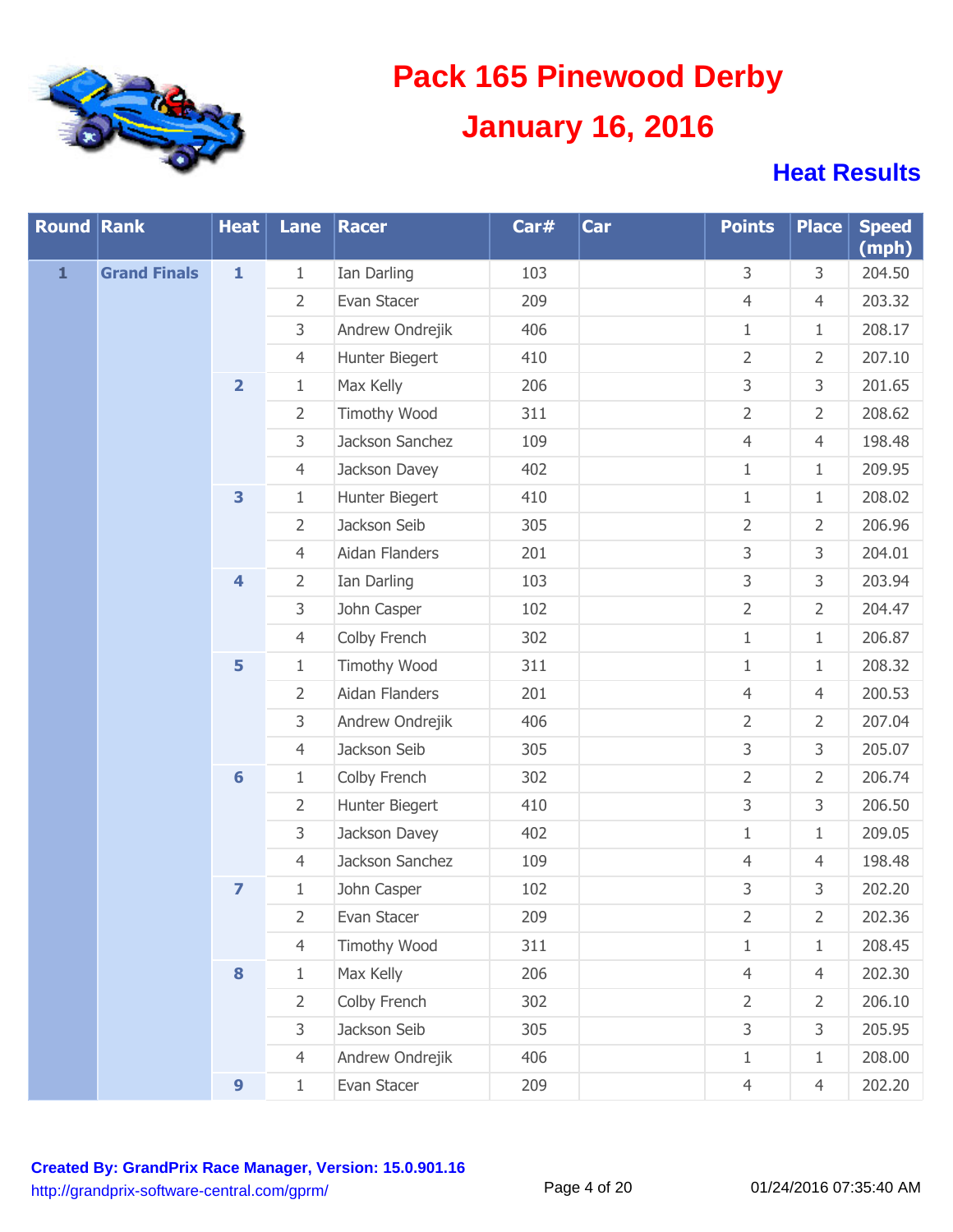

| <b>Round Rank</b> |                     | <b>Heat</b>      | Lane           | Racer           | Car# | Car   | <b>Points</b>  | <b>Place</b>   | <b>Speed</b><br>(mph) |
|-------------------|---------------------|------------------|----------------|-----------------|------|-------|----------------|----------------|-----------------------|
| $\mathbf{1}$      | <b>Grand Finals</b> | $\boldsymbol{9}$ | $\overline{2}$ | Ian Darling     | 103  |       | 3              | 3              | 202.94                |
|                   |                     |                  | 3              | Jackson Davey   | 402  |       | $\mathbf{1}$   | $\mathbf{1}$   | 209.09                |
|                   |                     |                  | $\overline{4}$ | Aidan Flanders  | 201  |       | $\overline{2}$ | $\overline{2}$ | 203.03                |
|                   |                     | 10               | $\mathbf{1}$   | Timothy Wood    | 311  |       | $\mathbf{1}$   | $\mathbf{1}$   | 208.20                |
|                   |                     |                  | $\overline{2}$ | Max Kelly       | 206  |       | 3              | 3              | 202.85                |
|                   |                     |                  | 3              | Hunter Biegert  | 410  |       | $\overline{2}$ | $\overline{2}$ | 207.42                |
|                   |                     |                  | $\overline{4}$ | John Casper     | 102  |       | $\overline{4}$ | $\overline{4}$ | 202.67                |
|                   |                     | 11               | $1\,$          | Ian Darling     | 103  |       | $\overline{2}$ | $\overline{2}$ | 202.79                |
|                   |                     |                  | 3              | Jackson Seib    | 305  |       | $\mathbf{1}$   | $\mathbf{1}$   | 206.07                |
|                   |                     |                  | $\overline{4}$ | Jackson Sanchez | 109  |       | 3              | 3              | 199.16                |
|                   |                     | 12               | $1\,$          | John Casper     | 102  |       | $\overline{4}$ | $\overline{4}$ | 201.49                |
|                   |                     |                  | $\overline{2}$ | Andrew Ondrejik | 406  |       | $\overline{2}$ | $\overline{2}$ | 205.87                |
|                   |                     |                  | 3              | Aidan Flanders  | 201  |       | 3              | 3              | 202.52                |
|                   |                     |                  | $\overline{4}$ | Jackson Davey   | 402  |       | $\mathbf{1}$   | $\mathbf{1}$   | 209.29                |
|                   |                     | 13               | $1\,$          | Jackson Seib    | 305  |       | $\overline{2}$ | $\overline{2}$ | 205.95                |
|                   |                     |                  | $\overline{2}$ | Hunter Biegert  | 410  |       | $\mathbf{1}$   | $\mathbf{1}$   | 207.19                |
|                   |                     |                  | 3              | Max Kelly       | 206  |       | 3              | 3              | 202.36                |
|                   |                     |                  | $\overline{4}$ | Evan Stacer     | 209  |       | $\overline{4}$ | $\overline{4}$ | 202.18                |
|                   |                     | 14               | $1\,$          | Andrew Ondrejik | 406  |       | $\overline{2}$ | $\overline{2}$ | 206.38                |
|                   |                     |                  | $\overline{2}$ | Jackson Sanchez | 109  |       | 3              | 3              | 195.79                |
|                   |                     |                  | 3              | Timothy Wood    | 311  |       | $\mathbf{1}$   | $\mathbf{1}$   | 208.90                |
|                   |                     | 15               | $1\,$          | Jackson Davey   | 402  |       | $\mathbf{1}$   | $\mathbf{1}$   | 208.36                |
|                   |                     |                  | $\overline{2}$ | Jackson Seib    | 305  |       | $\overline{2}$ | $\overline{2}$ | 206.92                |
|                   |                     |                  | 3              | Colby French    | 302  |       | 3              | 3              | 205.32                |
|                   |                     |                  | $\overline{4}$ | John Casper     | 102  |       | $\overline{4}$ | $\overline{4}$ | 202.12                |
|                   |                     | 16               | $1\,$          | Jackson Sanchez | 109  |       | $\overline{4}$ | $\overline{4}$ | 197.40                |
|                   |                     |                  | $\overline{2}$ | Aidan Flanders  | 201  |       | $\overline{2}$ | $\overline{2}$ | 202.86                |
|                   |                     |                  | 3              | Max Kelly       | 206  |       | 3              | 3              | 202.58                |
|                   |                     |                  | $\overline{4}$ | Ian Darling     | 103  |       | $\mathbf{1}$   | $1\,$          | 205.63                |
|                   | 17 <sub>2</sub>     | $\overline{2}$   | Jackson Davey  | 402             |      | $1\,$ | $\mathbf{1}$   | 208.27         |                       |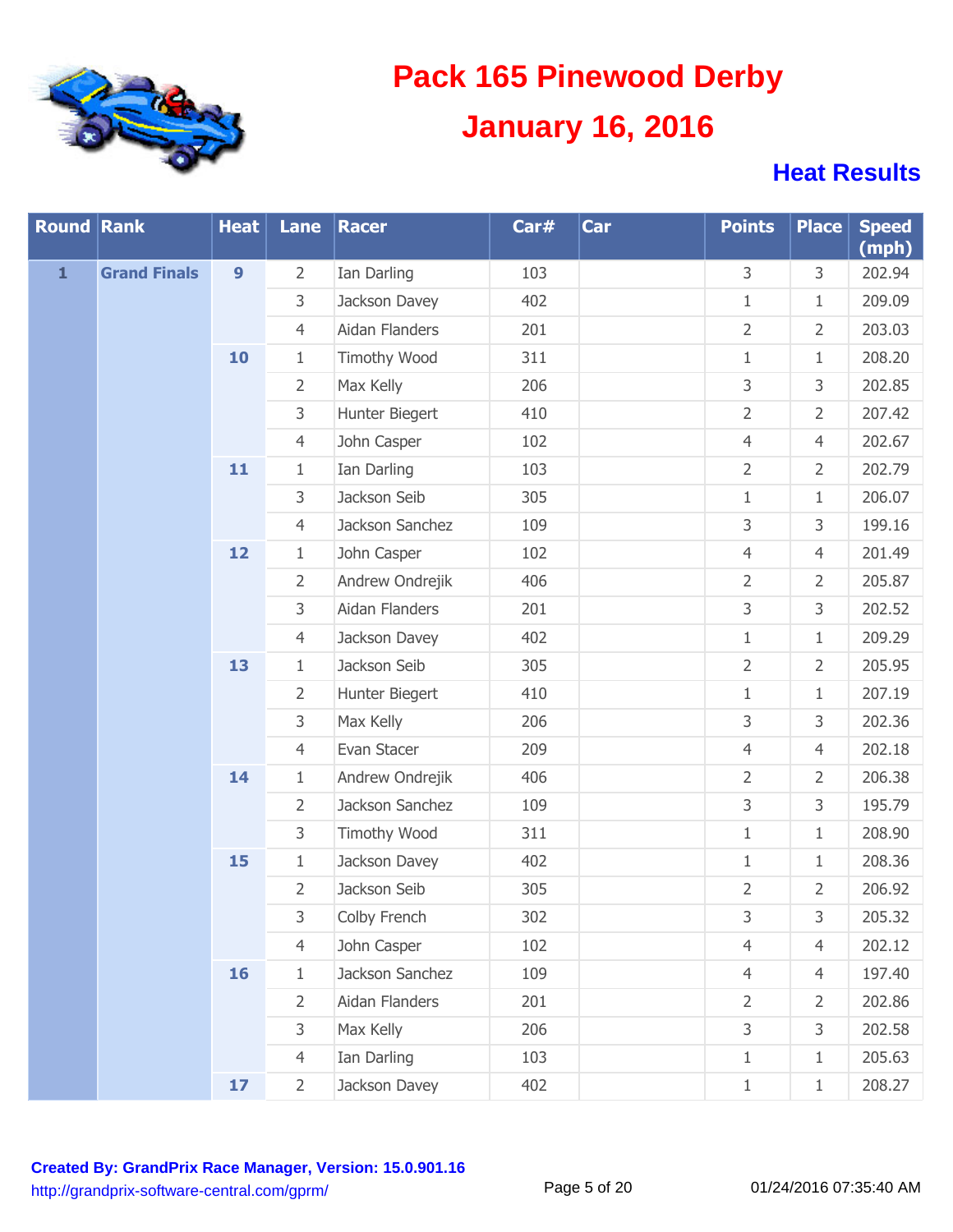

| <b>Round Rank</b> |                     | <b>Heat</b> | Lane           | Racer           | Car# | Car | <b>Points</b>  | <b>Place</b>   | <b>Speed</b><br>(mph) |
|-------------------|---------------------|-------------|----------------|-----------------|------|-----|----------------|----------------|-----------------------|
| $\mathbf{1}$      | <b>Grand Finals</b> | 17          | 3              | Hunter Biegert  | 410  |     | 3              | 3              | 207.25                |
|                   |                     |             | $\overline{4}$ | Andrew Ondrejik | 406  |     | 2              | $\overline{2}$ | 207.29                |
|                   |                     | 18          | $1\,$          | Aidan Flanders  | 201  |     | $\overline{4}$ | $\overline{4}$ | 200.59                |
|                   |                     |             | $\overline{2}$ | Timothy Wood    | 311  |     | $\mathbf{1}$   | $\mathbf{1}$   | 207.84                |
|                   |                     |             | 3              | Colby French    | 302  |     | $\overline{2}$ | 2              | 203.91                |
|                   |                     |             | $\overline{4}$ | Evan Stacer     | 209  |     | 3              | 3              | 201.58                |
|                   |                     | 19          | $1\,$          | Andrew Ondrejik | 406  |     | $\mathbf{1}$   | $\mathbf{1}$   | 206.12                |
|                   |                     |             | $\overline{2}$ | John Casper     | 102  |     | 3              | 3              | 203.88                |
|                   |                     |             | 3              | Ian Darling     | 103  |     | $\overline{2}$ | $\overline{2}$ | 204.09                |
|                   |                     |             | $\overline{4}$ | Max Kelly       | 206  |     | $\overline{4}$ | $\overline{4}$ | 201.79                |
|                   |                     | 20          | $1\,$          | Jackson Sanchez | 109  |     | $\overline{4}$ | $\overline{4}$ | 196.84                |
|                   |                     |             | $\overline{2}$ | Andrew Ondrejik | 406  |     | $\mathbf{1}$   | $\mathbf{1}$   | 206.68                |
|                   |                     |             | 3              | Evan Stacer     | 209  |     | 3              | 3              | 202.18                |
|                   |                     |             | $\overline{4}$ | Colby French    | 302  |     | $\overline{2}$ | $\overline{2}$ | 204.70                |
|                   |                     | 21          | $1\,$          | Jackson Seib    | 305  |     | 3              | 3              | 206.54                |
|                   |                     |             | $\overline{2}$ | Jackson Davey   | 402  |     | $\mathbf{1}$   | $\mathbf{1}$   | 209.17                |
|                   |                     |             | 3              | Ian Darling     | 103  |     | $\overline{4}$ | $\overline{4}$ | 204.67                |
|                   |                     |             | $\overline{4}$ | Timothy Wood    | 311  |     | $\overline{2}$ | $\overline{2}$ | 208.44                |
|                   |                     | 22          | $1\,$          | Colby French    | 302  |     | $\mathbf{1}$   | $\mathbf{1}$   | 205.11                |
|                   |                     |             | $\overline{2}$ | Max Kelly       | 206  |     | 3              | 3              | 201.48                |
|                   |                     |             | 3              | Aidan Flanders  | 201  |     | $\overline{2}$ | $\overline{2}$ | 202.21                |
|                   |                     | 23          | $1\,$          | Evan Stacer     | 209  |     | 3              | 3              | 203.40                |
|                   |                     |             | $\overline{2}$ | John Casper     | 102  |     | $\overline{2}$ | $\overline{2}$ | 203.68                |
|                   |                     |             | 3              | Jackson Sanchez | 109  |     | 4              | 4              | 197.54                |
|                   |                     |             | $\overline{4}$ | Jackson Seib    | 305  |     | $\mathbf{1}$   | $\mathbf{1}$   | 205.82                |
|                   |                     | 24          | $\mathbf{1}$   | Hunter Biegert  | 410  |     | $\overline{2}$ | $\overline{2}$ | 207.23                |
|                   |                     |             | $\overline{2}$ | Colby French    | 302  |     | $\overline{4}$ | $\overline{4}$ | 204.21                |
|                   |                     |             | 3              | Timothy Wood    | 311  |     | $\mathbf{1}$   | $\mathbf{1}$   | 208.07                |
|                   |                     |             | $\overline{4}$ | Ian Darling     | 103  |     | 3              | 3              | 205.20                |
|                   |                     | 25          | $1\,$          | Jackson Davey   | 402  |     | $1\,$          | $\mathbf{1}$   | 207.78                |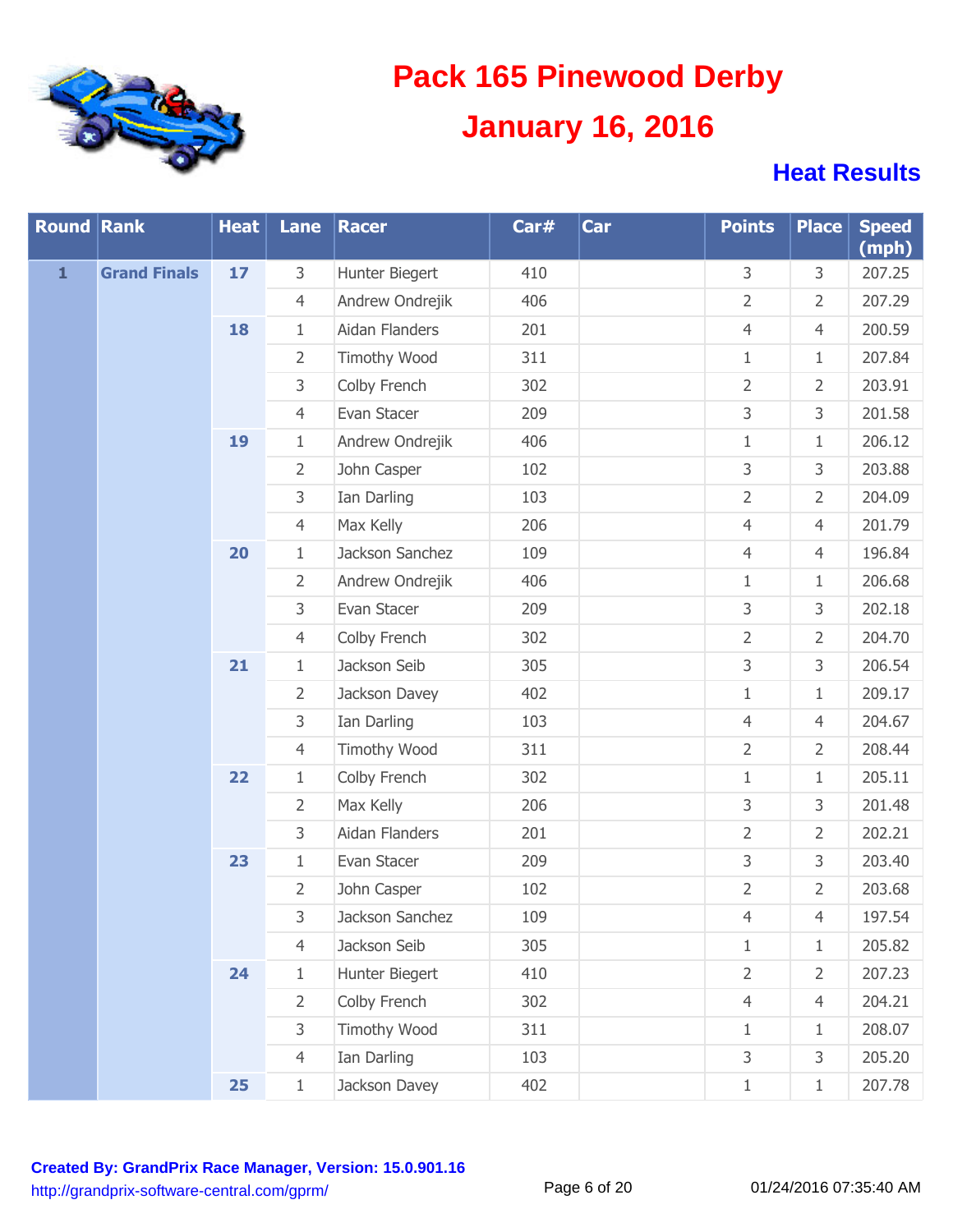

| <b>Round Rank</b> |                     | Heat |   | Lane Racer     | Car#           | <b>Car</b>      | <b>Points</b> |   | Place Speed<br>(mph) |   |        |
|-------------------|---------------------|------|---|----------------|----------------|-----------------|---------------|---|----------------------|---|--------|
|                   | <b>Grand Finals</b> | 25   | 3 | Evan Stacer    | 209            |                 |               | 2 | 201.30               |   |        |
|                   |                     |      | 4 | Max Kelly      | 206            |                 | 3             | 3 | 201.19               |   |        |
|                   |                     | 26   |   | Aidan Flanders | 201            |                 | 3             | 3 | 201.51               |   |        |
|                   |                     |      |   |                | $\overline{2}$ | Jackson Sanchez | 109           |   | 4                    | 4 | 196.71 |
|                   |                     |      | 3 | John Casper    | 102            |                 |               | 2 | 203.30               |   |        |
|                   |                     |      | 4 | Hunter Biegert | 410            |                 |               |   | 206.82               |   |        |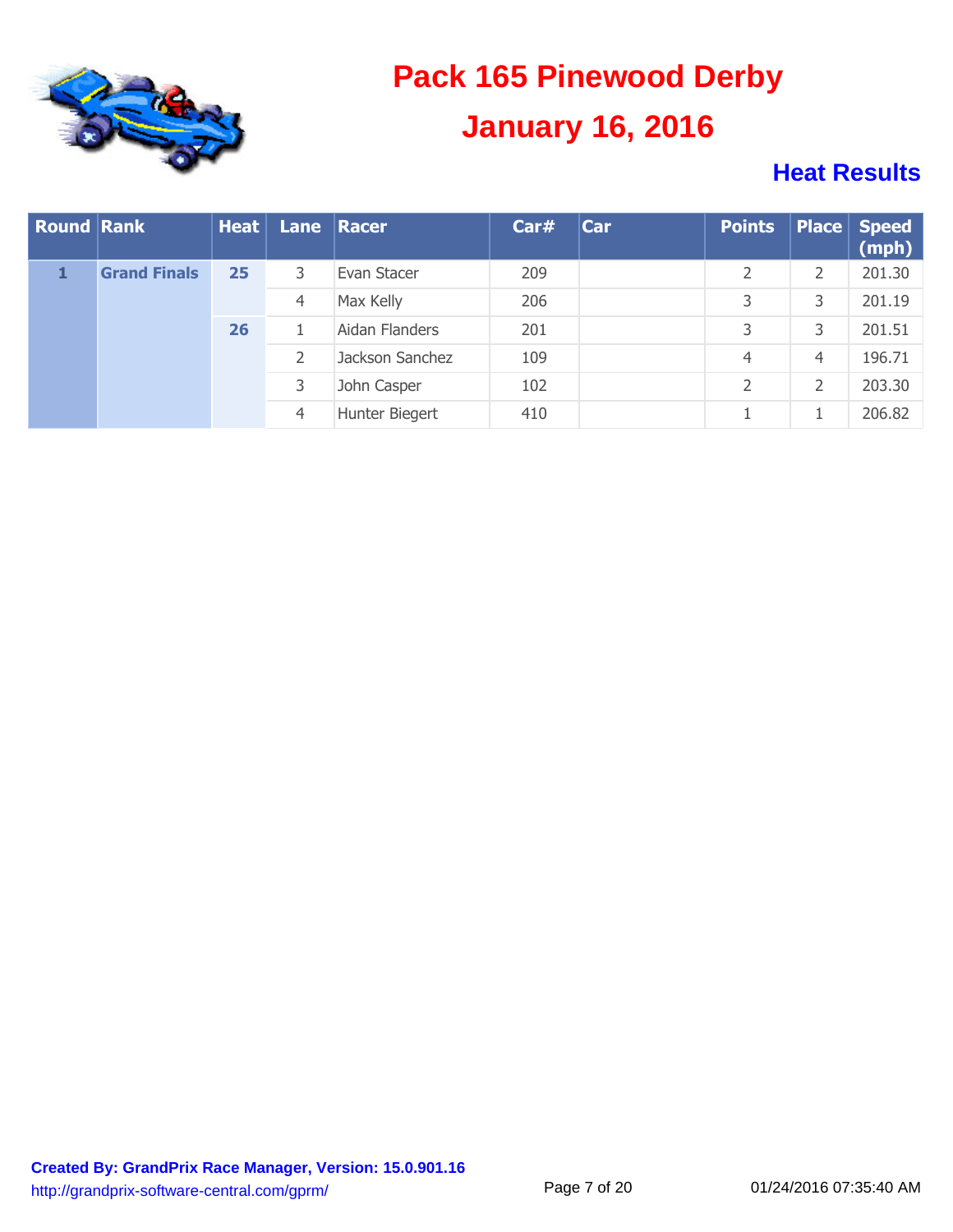

| <b>Round Rank</b> |             | <b>Heat</b>             | Lane           | Racer            | Car# | Car   | <b>Points</b>  | <b>Place</b>   | <b>Speed</b><br>(mph) |
|-------------------|-------------|-------------------------|----------------|------------------|------|-------|----------------|----------------|-----------------------|
| $\mathbf{1}$      | <b>Open</b> | $\mathbf{1}$            | $\mathbf{1}$   | Alauriet Taylor  | 513  |       | 3              | 3              | 195.89                |
|                   |             |                         | $\overline{2}$ | Ellie Isaacson   | 511  |       | $\overline{4}$ | $\overline{4}$ | 195.38                |
|                   |             |                         | 3              | Kylie Purcell    | 507  |       | $1\,$          | $1\,$          | 203.63                |
|                   |             |                         | $\overline{4}$ | Savannah Riedel  | 503  |       | $\overline{2}$ | $\overline{2}$ | 202.03                |
|                   |             | $\overline{\mathbf{2}}$ | $1\,$          | Joey Ondrejik    | 501  |       | $\,1\,$        | $1\,$          | 208.34                |
|                   |             |                         | $\overline{2}$ | William Koonce   | 514  |       | 3              | 3              | 198.77                |
|                   |             |                         | 3              | Ellyn Seib       | 506  |       | $\overline{4}$ | $\overline{4}$ | 196.33                |
|                   |             |                         | $\overline{4}$ | Kostas Psyrros   | 504  |       | $\overline{2}$ | $\overline{2}$ | 200.79                |
|                   |             | 3                       | $1\,$          | Alauriet Taylor  | 513  |       | 3              | 3              | 196.58                |
|                   |             |                         | $\overline{2}$ | Christos Psyrros | 502  |       | $\overline{2}$ | $\overline{2}$ | 202.16                |
|                   |             |                         | 3              | Logan Branscum   | 509  |       | $\overline{4}$ | $\overline{4}$ | 178.78                |
|                   |             |                         | $\overline{4}$ | Ellie Purcell    | 510  |       | $1\,$          | $1\,$          | 207.47                |
|                   |             | $\overline{\mathbf{4}}$ | $1\,$          | Caitlin Stacer   | 505  |       | 3              | 3              | 203.48                |
|                   |             |                         | $\overline{2}$ | Natalie Purcell  | 508  |       | $1\,$          | $1\,$          | 209.87                |
|                   |             |                         | 3              | William Koonce   | 514  |       | $\overline{4}$ | $\overline{4}$ | 198.09                |
|                   |             |                         | $\overline{4}$ | Zachary Wood     | 512  |       | $\overline{2}$ | $\overline{2}$ | 205.86                |
|                   |             | 5                       | $1\,$          | Ellie Isaacson   | 511  |       | $\overline{4}$ | $\overline{4}$ | 193.80                |
|                   |             |                         | $\overline{2}$ | Savannah Riedel  | 503  |       | $\overline{2}$ | $\overline{2}$ | 203.81                |
|                   |             |                         | 3              | Ellie Purcell    | 510  |       | $1\,$          | $1\,$          | 208.21                |
|                   |             |                         | $\overline{4}$ | Kostas Psyrros   | 504  |       | 3              | 3              | 201.15                |
|                   |             | $6\phantom{a}$          | $1\,$          | Caitlin Stacer   | 505  |       | $\overline{2}$ | $\overline{2}$ | 204.90                |
|                   |             |                         | $\overline{2}$ | Christos Psyrros | 502  |       | $\overline{4}$ | $\overline{4}$ | 201.14                |
|                   |             |                         | 3              | Joey Ondrejik    | 501  |       | $1\,$          | $1\,$          | 207.81                |
|                   |             |                         | 4              | Kylie Purcell    | 507  |       | 3              | 3              | 203.66                |
|                   |             | $\overline{\mathbf{z}}$ | $1\,$          | Logan Branscum   | 509  |       | $\overline{4}$ | $\overline{4}$ | 173.52                |
|                   |             |                         | $\overline{2}$ | Zachary Wood     | 512  |       | $\overline{2}$ | $\overline{2}$ | 206.97                |
|                   |             |                         | 3              | Ellie Isaacson   | 511  |       | 3              | 3              | 196.76                |
|                   |             |                         | $\overline{4}$ | Natalie Purcell  | 508  |       | $1\,$          | $1\,$          | 208.02                |
|                   |             | 8                       | $\mathbf{1}$   | Joey Ondrejik    | 501  |       | $\overline{2}$ | $\overline{2}$ | 206.98                |
|                   |             | $\overline{2}$          | Ellie Purcell  | 510              |      | $\,1$ | $1\,$          | 207.46         |                       |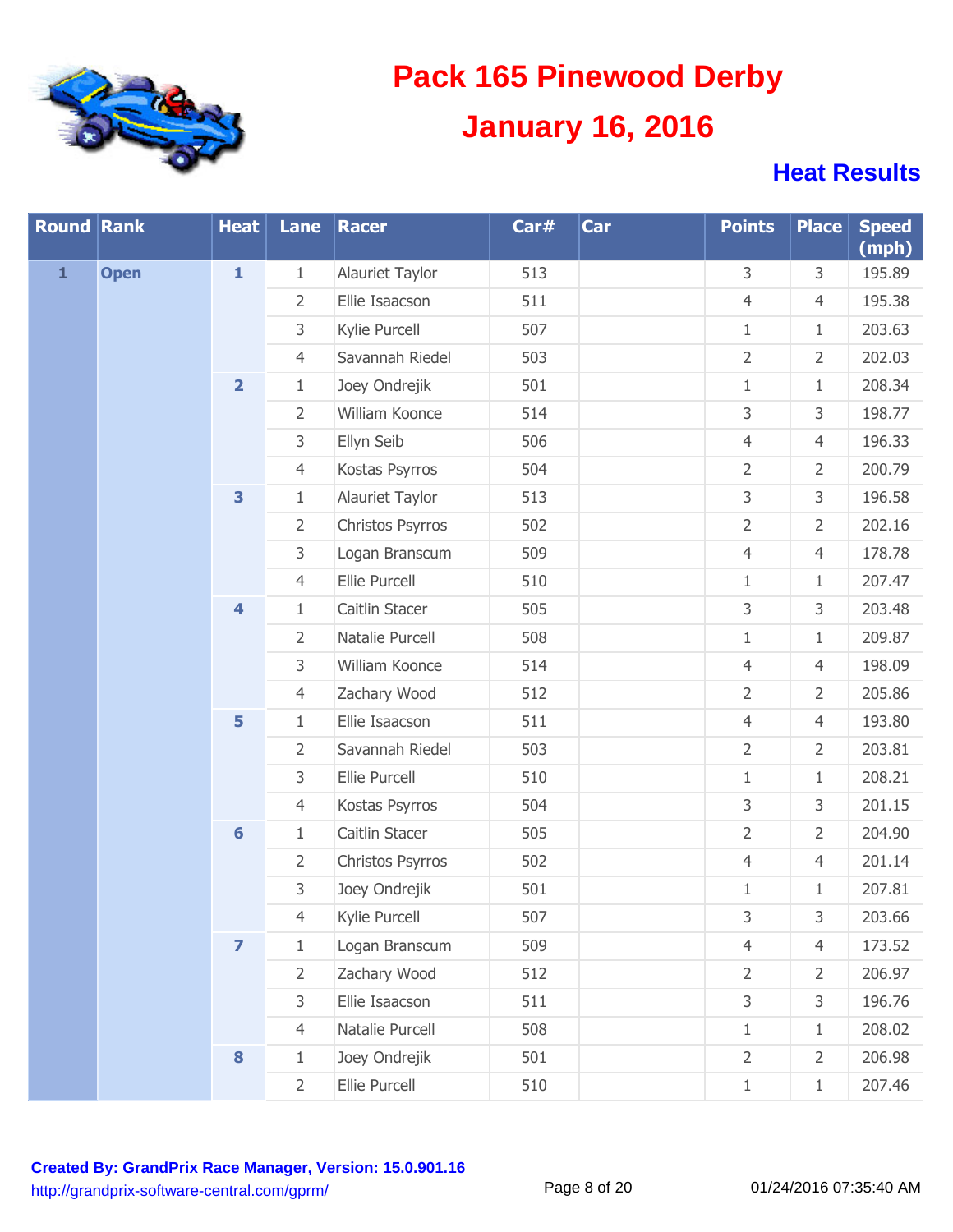

| <b>Round Rank</b> |             | <b>Heat</b>      | Lane           | Racer            | Car# | Car            | <b>Points</b>  | <b>Place</b>   | <b>Speed</b><br>(mph) |
|-------------------|-------------|------------------|----------------|------------------|------|----------------|----------------|----------------|-----------------------|
| $\mathbf{1}$      | <b>Open</b> | 8                | 3              | Caitlin Stacer   | 505  |                | $\overline{4}$ | $\overline{4}$ | 202.90                |
|                   |             |                  | $\overline{4}$ | Christos Psyrros | 502  |                | 3              | 3              | 203.28                |
|                   |             | $\boldsymbol{9}$ | $\mathbf{1}$   | Kylie Purcell    | 507  |                | $\overline{2}$ | $\overline{2}$ | 206.83                |
|                   |             |                  | $\overline{2}$ | Logan Branscum   | 509  |                | $\overline{4}$ | $\overline{4}$ | 176.20                |
|                   |             |                  | 3              | Kostas Psyrros   | 504  |                | 3              | 3              | 204.11                |
|                   |             |                  | $\overline{4}$ | Zachary Wood     | 512  |                | $\mathbf{1}$   | $\mathbf{1}$   | 207.90                |
|                   |             | 10               | $\mathbf{1}$   | Ellyn Seib       | 506  |                | $\overline{4}$ | $\overline{4}$ | 196.66                |
|                   |             |                  | $\overline{2}$ | Caitlin Stacer   | 505  |                | $\overline{2}$ | $\overline{2}$ | 206.31                |
|                   |             |                  | 3              | Savannah Riedel  | 503  |                | 3              | 3              | 203.21                |
|                   |             |                  | $\overline{4}$ | Natalie Purcell  | 508  |                | $\mathbf{1}$   | $\mathbf{1}$   | 208.20                |
|                   |             | 11               | $\mathbf{1}$   | Kylie Purcell    | 507  |                | $1\,$          | $\mathbf{1}$   | 206.53                |
|                   |             |                  | $\overline{2}$ | William Koonce   | 514  |                | $\overline{2}$ | $\overline{2}$ | 196.87                |
|                   |             |                  | 3              | Alauriet Taylor  | 513  |                | 3              | 3              | 196.04                |
|                   |             |                  | $\overline{4}$ | Ellie Isaacson   | 511  |                | $\overline{4}$ | $\overline{4}$ | 193.62                |
|                   |             | 12               | $\mathbf{1}$   | Savannah Riedel  | 503  |                | $\overline{4}$ | $\overline{4}$ | 201.93                |
|                   |             |                  | $\overline{2}$ | Joey Ondrejik    | 501  |                | $\mathbf{1}$   | $\mathbf{1}$   | 210.27                |
|                   |             |                  | 3              | Zachary Wood     | 512  |                | 3              | 3              | 205.13                |
|                   |             |                  | $\overline{4}$ | Ellie Purcell    | 510  |                | $\overline{2}$ | $\overline{2}$ | 207.29                |
|                   |             | 13               | $\mathbf{1}$   | Kostas Psyrros   | 504  |                | 3              | 3              | 203.12                |
|                   |             |                  | $\overline{2}$ | Alauriet Taylor  | 513  |                | $\overline{4}$ | $\overline{4}$ | 197.46                |
|                   |             |                  | $\mathsf{3}$   | Natalie Purcell  | 508  |                | $\mathbf{1}$   | $\mathbf{1}$   | 208.58                |
|                   |             |                  | $\overline{4}$ | Christos Psyrros | 502  |                | $\overline{2}$ | $\overline{2}$ | 203.32                |
|                   |             | 14               | $\mathbf{1}$   | Savannah Riedel  | 503  |                | $\overline{2}$ | $\overline{2}$ | 202.33                |
|                   |             |                  | 2              | Logan Branscum   | 509  |                | 4              | 4              | 178.12                |
|                   |             |                  | 3              | Ellyn Seib       | 506  |                | 3              | 3              | 197.88                |
|                   |             |                  | $\overline{4}$ | Caitlin Stacer   | 505  |                | $\mathbf{1}$   | $\mathbf{1}$   | 203.53                |
|                   |             | 15               | $\mathbf{1}$   | Natalie Purcell  | 508  |                | $\mathbf{1}$   | $\mathbf{1}$   | 207.36                |
|                   |             |                  | $\overline{2}$ | Kylie Purcell    | 507  |                | 3              | 3              | 204.79                |
|                   |             |                  | 3              | Ellie Purcell    | 510  |                | $\overline{2}$ | $\overline{2}$ | 206.24                |
|                   |             | $\overline{4}$   | William Koonce | 514              |      | $\overline{4}$ | $\overline{4}$ | 197.98         |                       |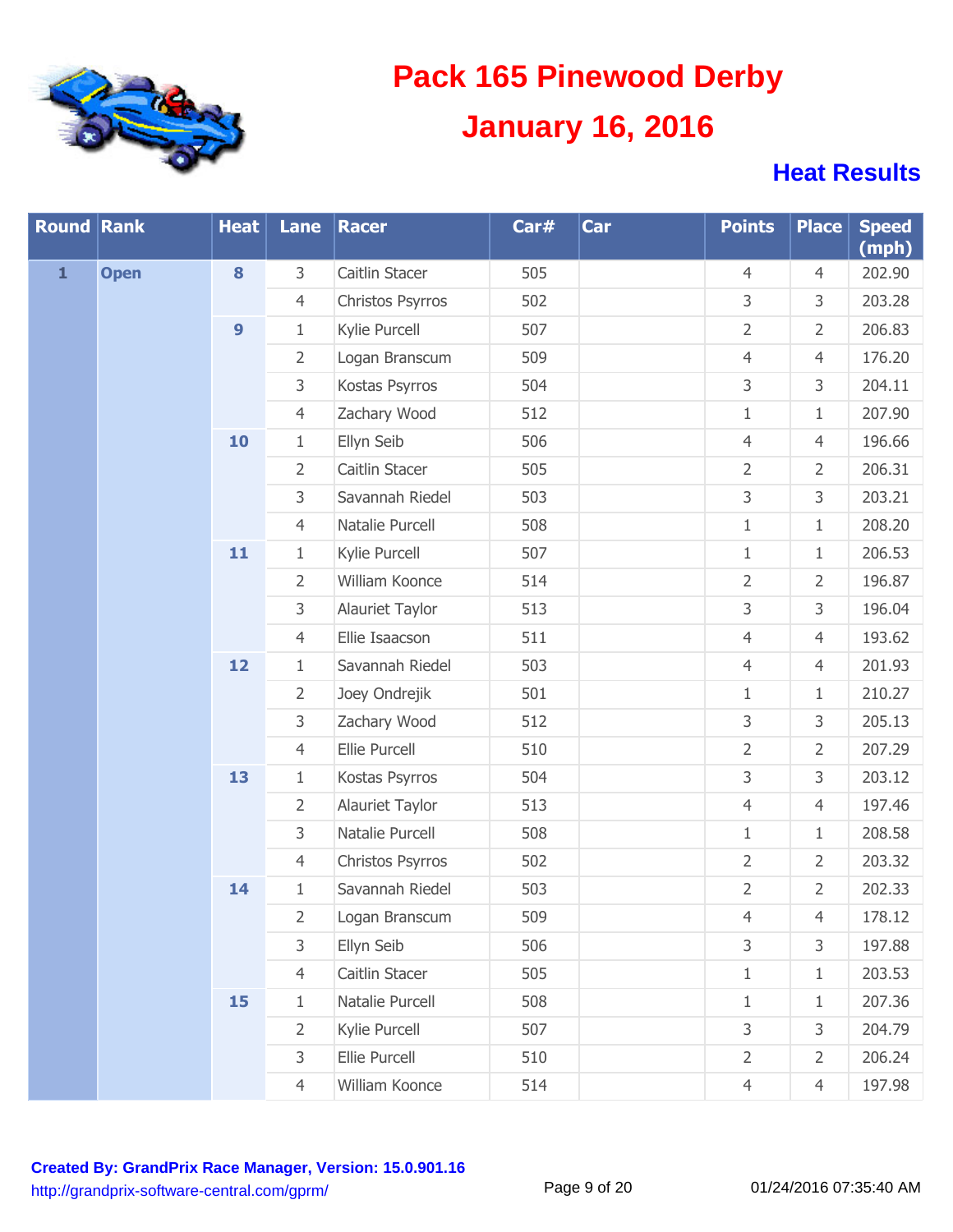

| <b>Round Rank</b> |             | <b>Heat</b> | Lane           | Racer            | Car# | Car | <b>Points</b>  | <b>Place</b>   | <b>Speed</b><br>(mph) |
|-------------------|-------------|-------------|----------------|------------------|------|-----|----------------|----------------|-----------------------|
| $\mathbf{1}$      | <b>Open</b> | 16          | 1              | Zachary Wood     | 512  |     | $\mathbf{1}$   | $\mathbf{1}$   | 206.99                |
|                   |             |             | $\overline{2}$ | Ellyn Seib       | 506  |     | 3              | 3              | 197.46                |
|                   |             |             | 3              | Christos Psyrros | 502  |     | $\overline{2}$ | $\overline{2}$ | 203.07                |
|                   |             |             | $\overline{4}$ | Ellie Isaacson   | 511  |     | $\overline{4}$ | $\overline{4}$ | 193.12                |
|                   |             | 17          | $\mathbf{1}$   | Natalie Purcell  | 508  |     | $\mathbf{1}$   | $1\,$          | 208.24                |
|                   |             |             | $\overline{2}$ | Joey Ondrejik    | 501  |     | $\overline{2}$ | $\overline{2}$ | 205.00                |
|                   |             |             | 3              | Kostas Psyrros   | 504  |     | 3              | 3              | 200.72                |
|                   |             |             | $\overline{4}$ | Alauriet Taylor  | 513  |     | $\overline{4}$ | $\overline{4}$ | 197.55                |
|                   |             | 18          | $\mathbf{1}$   | Christos Psyrros | 502  |     | $1\,$          | $1\,$          | 202.43                |
|                   |             |             | $\overline{2}$ | Savannah Riedel  | 503  |     | $\overline{2}$ | $\overline{2}$ | 202.06                |
|                   |             |             | 3              | William Koonce   | 514  |     | 3              | $\mathsf 3$    | 199.54                |
|                   |             |             | $\overline{4}$ | Logan Branscum   | 509  |     | $\overline{4}$ | $\overline{4}$ | 176.48                |
|                   |             | 19          | $\mathbf{1}$   | Ellie Purcell    | 510  |     | 3              | 3              | 204.27                |
|                   |             |             | $\overline{2}$ | Kostas Psyrros   | 504  |     | $1\,$          | $1\,$          | 205.21                |
|                   |             |             | 3              | Ellie Isaacson   | 511  |     | $\overline{4}$ | $\overline{4}$ | 195.76                |
|                   |             |             | $\overline{4}$ | Caitlin Stacer   | 505  |     | $\overline{2}$ | $\overline{2}$ | 204.56                |
|                   |             | 20          | $\mathbf{1}$   | Christos Psyrros | 502  |     | 3              | 3              | 201.71                |
|                   |             |             | $\overline{2}$ | Kylie Purcell    | 507  |     | $\overline{2}$ | $\overline{2}$ | 207.38                |
|                   |             |             | 3              | Zachary Wood     | 512  |     | $1\,$          | $\,1\,$        | 207.86                |
|                   |             |             | $\overline{4}$ | Ellyn Seib       | 506  |     | 5              | $\overline{4}$ |                       |
|                   |             | 21          | $\mathbf{1}$   | Ellie Isaacson   | 511  |     | 3              | 3              | 192.99                |
|                   |             |             | $\overline{2}$ | Natalie Purcell  | 508  |     | $1\,$          | $1\,$          | 207.86                |
|                   |             |             | 3              | Logan Branscum   | 509  |     | 4              | $\overline{4}$ | 173.71                |
|                   |             |             | 4              | Joey Ondrejik    | 501  |     | 2              | 2              | 205.64                |
|                   |             | 22          | $\mathbf{1}$   | William Koonce   | 514  |     | 3              | 3              | 202.36                |
|                   |             |             | $\overline{2}$ | Zachary Wood     | 512  |     | $1\,$          | $\mathbf{1}$   | 206.90                |
|                   |             |             | 3              | Caitlin Stacer   | 505  |     | $\overline{2}$ | $\overline{2}$ | 204.50                |
|                   |             |             | $\overline{4}$ | Alauriet Taylor  | 513  |     | $\overline{4}$ | $\overline{4}$ | 197.09                |
|                   |             | 23          | $\mathbf{1}$   | Ellie Purcell    | 510  |     | $\overline{2}$ | $\overline{2}$ | 207.39                |
|                   |             |             | $\overline{2}$ | Ellyn Seib       | 506  |     | 5              | $\overline{4}$ | -                     |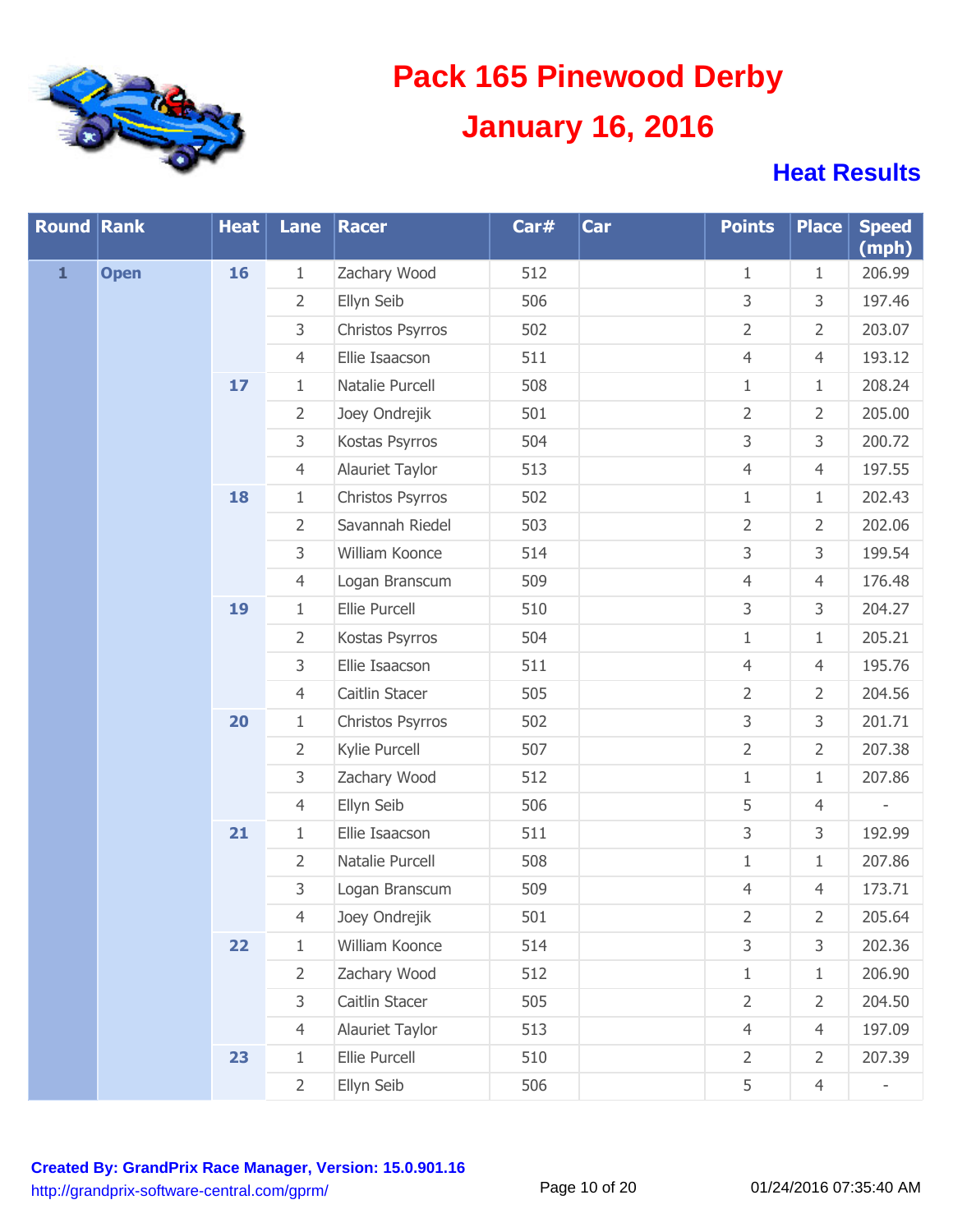

| <b>Round Rank</b> |             | <b>Heat</b> | Lane           | Racer            | Car# | Car | <b>Points</b>  | <b>Place</b>   | <b>Speed</b><br>(mph) |
|-------------------|-------------|-------------|----------------|------------------|------|-----|----------------|----------------|-----------------------|
| $\mathbf{1}$      | <b>Open</b> | 23          | 3              | Natalie Purcell  | 508  |     | $\mathbf{1}$   | $\mathbf{1}$   | 207.70                |
|                   |             |             | $\overline{4}$ | Kylie Purcell    | 507  |     | 3              | 3              | 205.69                |
|                   |             | 24          | $\mathbf{1}$   | William Koonce   | 514  |     | $\overline{4}$ | $\overline{4}$ | 197.03                |
|                   |             |             | $\overline{2}$ | Kostas Psyrros   | 504  |     | $\mathbf{1}$   | $\mathbf{1}$   | 205.31                |
|                   |             |             | 3              | Christos Psyrros | 502  |     | $\overline{2}$ | $\overline{2}$ | 202.89                |
|                   |             |             | $\overline{4}$ | Savannah Riedel  | 503  |     | 3              | 3              | 202.09                |
|                   |             | 25          | $\mathbf{1}$   | Logan Branscum   | 509  |     | 3              | 3              | 172.92                |
|                   |             |             | $\overline{2}$ | Ellie Purcell    | 510  |     | $\mathbf{1}$   | $\mathbf{1}$   | 206.86                |
|                   |             |             | 3              | Alauriet Taylor  | 513  |     | $\overline{2}$ | $\overline{2}$ | 196.62                |
|                   |             |             | $\overline{4}$ | Ellyn Seib       | 506  |     | 5              | $\overline{4}$ |                       |
|                   |             | 26          | $\mathbf{1}$   | Zachary Wood     | 512  |     | $\overline{2}$ | $\overline{2}$ | 208.61                |
|                   |             |             | $\overline{2}$ | Alauriet Taylor  | 513  |     | $\overline{4}$ | $\overline{4}$ | 197.23                |
|                   |             |             | 3              | Savannah Riedel  | 503  |     | 3              | 3              | 202.16                |
|                   |             |             | $\overline{4}$ | Joey Ondrejik    | 501  |     | $\mathbf{1}$   | $\mathbf{1}$   | 209.32                |
|                   |             | 27          | $\mathbf{1}$   | Kostas Psyrros   | 504  |     | $\overline{3}$ | 3              | 204.75                |
|                   |             |             | $\overline{2}$ | Caitlin Stacer   | 505  |     | $\overline{2}$ | $\overline{2}$ | 205.38                |
|                   |             |             | 3              | Kylie Purcell    | 507  |     | $\mathbf{1}$   | $\mathbf{1}$   | 206.01                |
|                   |             |             | $\overline{4}$ | Logan Branscum   | 509  |     | $\overline{4}$ | $\overline{4}$ | 173.61                |
|                   |             | 28          | $\mathbf{1}$   | Ellyn Seib       | 506  |     | $\overline{4}$ | $\overline{4}$ | 56.45                 |
|                   |             |             | $\overline{2}$ | Ellie Isaacson   | 511  |     | 3              | 3              | 193.16                |
|                   |             |             | 3              | Joey Ondrejik    | 501  |     | $1\,$          | $\mathbf{1}$   | 203.46                |
|                   |             |             | $\overline{4}$ | William Koonce   | 514  |     | $\overline{2}$ | $\overline{2}$ | 199.50                |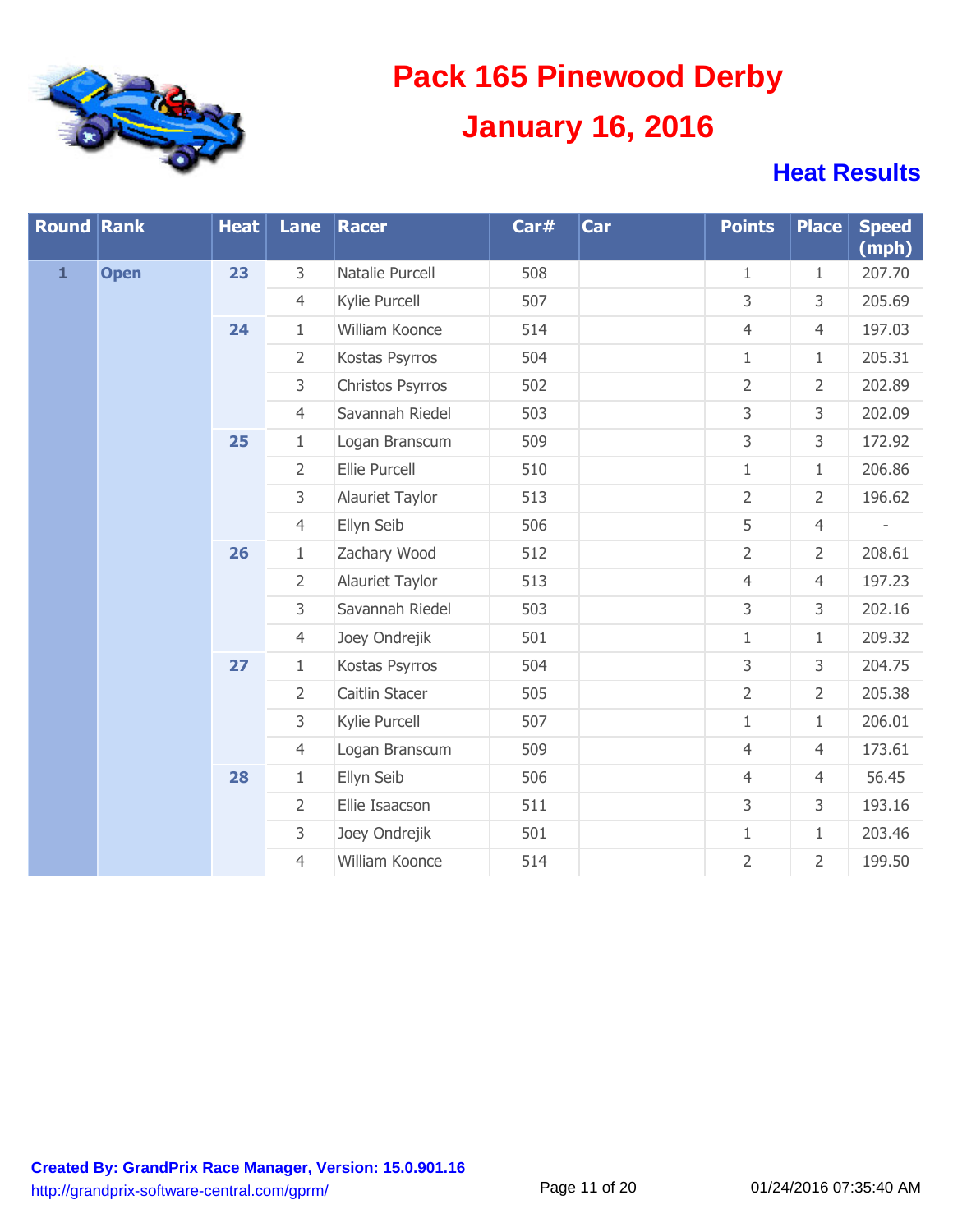

| <b>Round Rank</b> |              | <b>Heat</b>             | Lane           | Racer                | Car# | <b>Car</b> | <b>Points</b>  | <b>Place</b>   | <b>Speed</b><br>(mph) |
|-------------------|--------------|-------------------------|----------------|----------------------|------|------------|----------------|----------------|-----------------------|
| $\mathbf{1}$      | <b>Tiger</b> | $\mathbf{1}$            | $\mathbf{1}$   | Griffin Brown        | 101  |            | $\overline{4}$ | $\overline{4}$ | 184.74                |
|                   |              |                         | $\overline{2}$ | Ian Darling          | 103  |            | $\mathbf{1}$   | $\mathbf{1}$   | 202.78                |
|                   |              |                         | 3              | Wes Kelly            | 106  |            | $\overline{2}$ | $\overline{2}$ | 197.27                |
|                   |              |                         | $\overline{4}$ | Wesley Waterbury     | 112  |            | 3              | 3              | 196.72                |
|                   |              | $\overline{\mathbf{2}}$ | $1\,$          | John Casper          | 102  |            | $1\,$          | $\mathbf{1}$   | 201.96                |
|                   |              |                         | $\overline{2}$ | Leonard Frazier      | 105  |            | $\overline{4}$ | $\overline{4}$ | 178.00                |
|                   |              |                         | 3              | William McPherson    | 108  |            | $\overline{2}$ | $\overline{2}$ | 196.50                |
|                   |              |                         | $\overline{4}$ | Griffin Brown        | 101  |            | 3              | 3              | 187.82                |
|                   |              | $\overline{\mathbf{3}}$ | $\mathbf{1}$   | Wes Kelly            | 106  |            | $\overline{2}$ | $\overline{2}$ | 198.72                |
|                   |              |                         | $\overline{2}$ | Braden Taylor        | 111  |            | 3              | 3              | 192.67                |
|                   |              |                         | 3              | Leonard Frazier      | 105  |            | $\overline{4}$ | $\overline{4}$ | 180.74                |
|                   |              |                         | $\overline{4}$ | Jackson Sanchez      | 109  |            | $1\,$          | $\mathbf{1}$   | 198.94                |
|                   |              | $\overline{\mathbf{4}}$ | $\mathbf{1}$   | Jackson Sanchez      | 109  |            | 3              | 3              | 197.48                |
|                   |              |                         | $\overline{2}$ | Wesley Waterbury     | 112  |            | $\overline{4}$ | $\overline{4}$ | 196.26                |
|                   |              |                         | 3              | John Casper          | 102  |            | $\mathbf{1}$   | $\mathbf{1}$   | 202.79                |
|                   |              |                         | $\overline{4}$ | William McPherson    | 108  |            | $\overline{2}$ | $\overline{2}$ | 198.12                |
|                   |              | 5                       | $\mathbf{1}$   | Leonard Frazier      | 105  |            | $\overline{4}$ | $\overline{4}$ | 178.32                |
|                   |              |                         | $\overline{2}$ | William McPherson    | 108  |            | $\overline{2}$ | $\overline{2}$ | 198.21                |
|                   |              |                         | 3              | <b>Braden Taylor</b> | 111  |            | 3              | 3              | 194.40                |
|                   |              |                         | $\overline{4}$ | Ian Darling          | 103  |            | $1\,$          | $\mathbf{1}$   | 205.11                |
|                   |              | $6\phantom{1}6$         | $\mathbf{1}$   | Ian Darling          | 103  |            | $1\,$          | $\mathbf{1}$   | 202.49                |
|                   |              |                         | $\overline{2}$ | Wes Kelly            | 106  |            | $\overline{4}$ | $\overline{4}$ | 196.93                |
|                   |              |                         | 3              | Jackson Sanchez      | 109  |            | 3              | 3              | 198.70                |
|                   |              |                         | $\overline{4}$ | John Casper          | 102  |            | $\overline{2}$ | $\overline{2}$ | 202.26                |
|                   |              | $\overline{\mathbf{z}}$ | $\mathbf{1}$   | William McPherson    | 108  |            | $\overline{2}$ | $\overline{2}$ | 194.93                |
|                   |              |                         | $\overline{2}$ | <b>Braden Taylor</b> | 111  |            | 3              | 3              | 191.83                |
|                   |              |                         | 3              | Griffin Brown        | 101  |            | $\overline{4}$ | $\overline{4}$ | 186.97                |
|                   |              |                         | $\overline{4}$ | Wes Kelly            | 106  |            | $\mathbf{1}$   | $\mathbf{1}$   | 197.81                |
|                   |              | $\bf{8}$                | $\mathbf{1}$   | Wesley Waterbury     | 112  |            | $\overline{2}$ | $\overline{2}$ | 197.39                |
|                   |              | $\overline{2}$          | John Casper    | 102                  |      | $1\,$      | $\mathbf{1}$   | 203.62         |                       |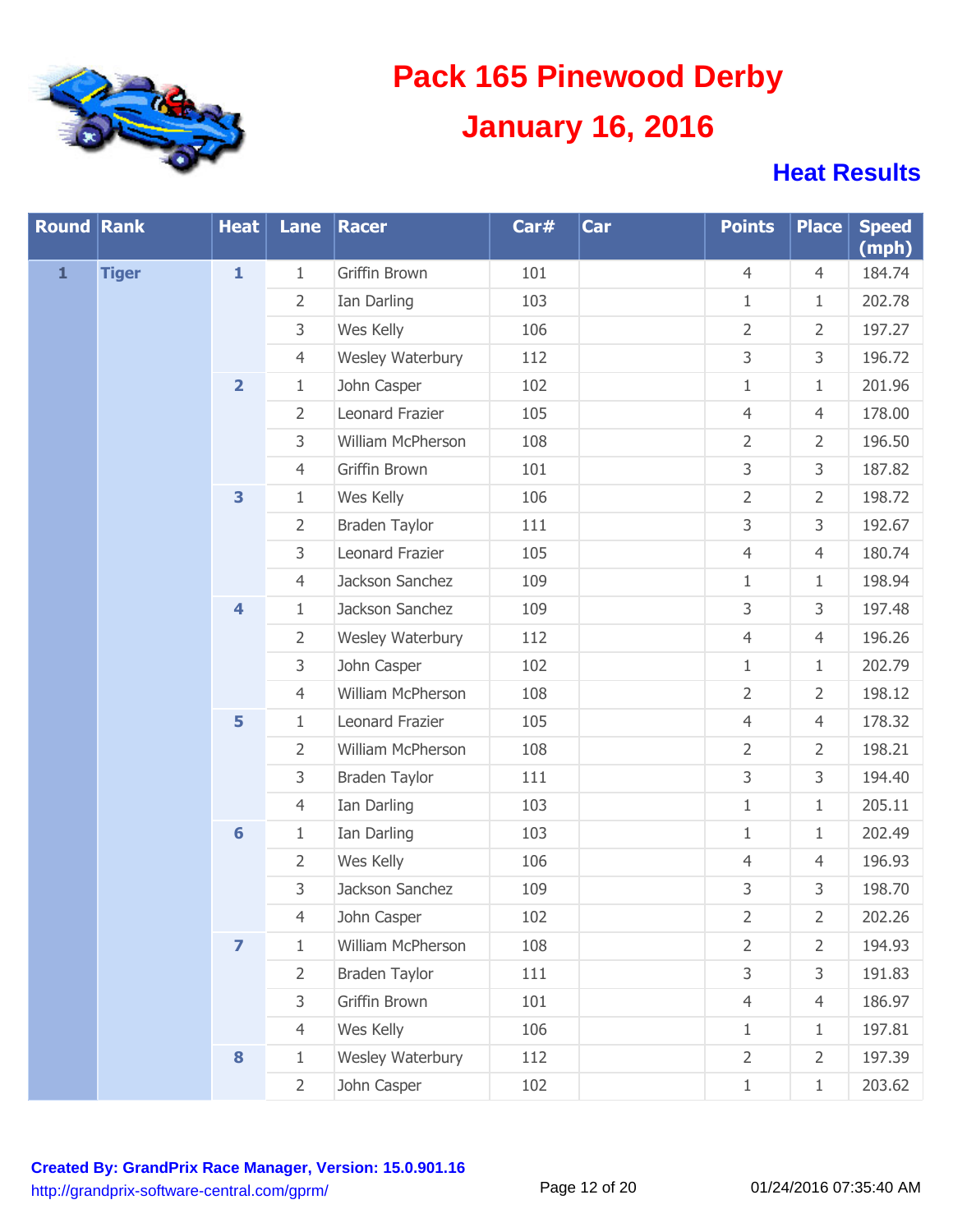

| <b>Round Rank</b> |              | <b>Heat</b>      | Lane           | <b>Racer</b>         | Car# | Car | <b>Points</b>  | <b>Place</b>   | <b>Speed</b><br>(mph) |
|-------------------|--------------|------------------|----------------|----------------------|------|-----|----------------|----------------|-----------------------|
| $\mathbf{1}$      | <b>Tiger</b> | 8                | 3              | Leonard Frazier      | 105  |     | 4              | $\overline{4}$ | 177.75                |
|                   |              |                  | $\overline{4}$ | <b>Braden Taylor</b> | 111  |     | 3              | 3              | 190.26                |
|                   |              | $\boldsymbol{9}$ | $\mathbf{1}$   | <b>Braden Taylor</b> | 111  |     | 3              | 3              | 190.50                |
|                   |              |                  | $\overline{2}$ | Griffin Brown        | 101  |     | $\overline{4}$ | $\overline{4}$ | 182.99                |
|                   |              |                  | 3              | Ian Darling          | 103  |     | $\mathbf{1}$   | $\mathbf{1}$   | 204.40                |
|                   |              |                  | $\overline{4}$ | Jackson Sanchez      | 109  |     | $\overline{2}$ | $\overline{2}$ | 198.91                |
|                   |              | 10               | $\mathbf{1}$   | Wes Kelly            | 106  |     | 3              | 3              | 194.45                |
|                   |              |                  | $\overline{2}$ | Jackson Sanchez      | 109  |     | $\mathbf{1}$   | $\mathbf{1}$   | 197.37                |
|                   |              |                  | 3              | Wesley Waterbury     | 112  |     | $\overline{2}$ | $\overline{2}$ | 196.48                |
|                   |              |                  | $\overline{4}$ | Leonard Frazier      | 105  |     | $\overline{4}$ | $\overline{4}$ | 178.13                |
|                   |              | 11               | $1\,$          | Ian Darling          | 103  |     | $\overline{2}$ | $\overline{2}$ | 202.53                |
|                   |              |                  | $\overline{2}$ | William McPherson    | 108  |     | 3              | 3              | 199.41                |
|                   |              |                  | 3              | John Casper          | 102  |     | $1\,$          | $\mathbf{1}$   | 203.65                |
|                   |              |                  | $\overline{4}$ | Wes Kelly            | 106  |     | $\overline{4}$ | $\overline{4}$ | 194.50                |
|                   |              | 12               | $1\,$          | Griffin Brown        | 101  |     | 3              | 3              | 186.77                |
|                   |              |                  | $\overline{2}$ | Leonard Frazier      | 105  |     | $\overline{4}$ | $\overline{4}$ | 178.60                |
|                   |              |                  | 3              | Wesley Waterbury     | 112  |     | $\overline{2}$ | $\overline{2}$ | 196.37                |
|                   |              |                  | $\overline{4}$ | Ian Darling          | 103  |     | $\mathbf{1}$   | $\mathbf{1}$   | 204.74                |
|                   |              | 13               | $1\,$          | <b>Braden Taylor</b> | 111  |     | 3              | 3              | 191.43                |
|                   |              |                  | $\overline{2}$ | John Casper          | 102  |     | $\mathbf{1}$   | $\mathbf{1}$   | 202.95                |
|                   |              |                  | 3              | Jackson Sanchez      | 109  |     | $\overline{2}$ | $\overline{2}$ | 198.23                |
|                   |              |                  | $\overline{4}$ | Griffin Brown        | 101  |     | $\overline{4}$ | $\overline{4}$ | 188.64                |
|                   |              | 14               | $\mathbf{1}$   | William McPherson    | 108  |     | $\mathbf{1}$   | $\mathbf{1}$   | 196.57                |
|                   |              |                  | 2              | Wesley Waterbury     | 112  |     | 2              | 2              | 195.38                |
|                   |              |                  | 3              | Wes Kelly            | 106  |     | 3              | 3              | 191.75                |
|                   |              |                  | $\overline{4}$ | <b>Braden Taylor</b> | 111  |     | $\overline{4}$ | $\overline{4}$ | 190.73                |
|                   |              | 15               | $\mathbf{1}$   | Leonard Frazier      | 105  |     | $\overline{4}$ | $\overline{4}$ | 177.10                |
|                   |              |                  | 2              | Jackson Sanchez      | 109  |     | 3              | 3              | 196.09                |
|                   |              |                  | 3              | Ian Darling          | 103  |     | $\mathbf{1}$   | $1\,$          | 204.60                |
|                   |              |                  | $\overline{4}$ | William McPherson    | 108  |     | $\overline{2}$ | $\overline{2}$ | 197.49                |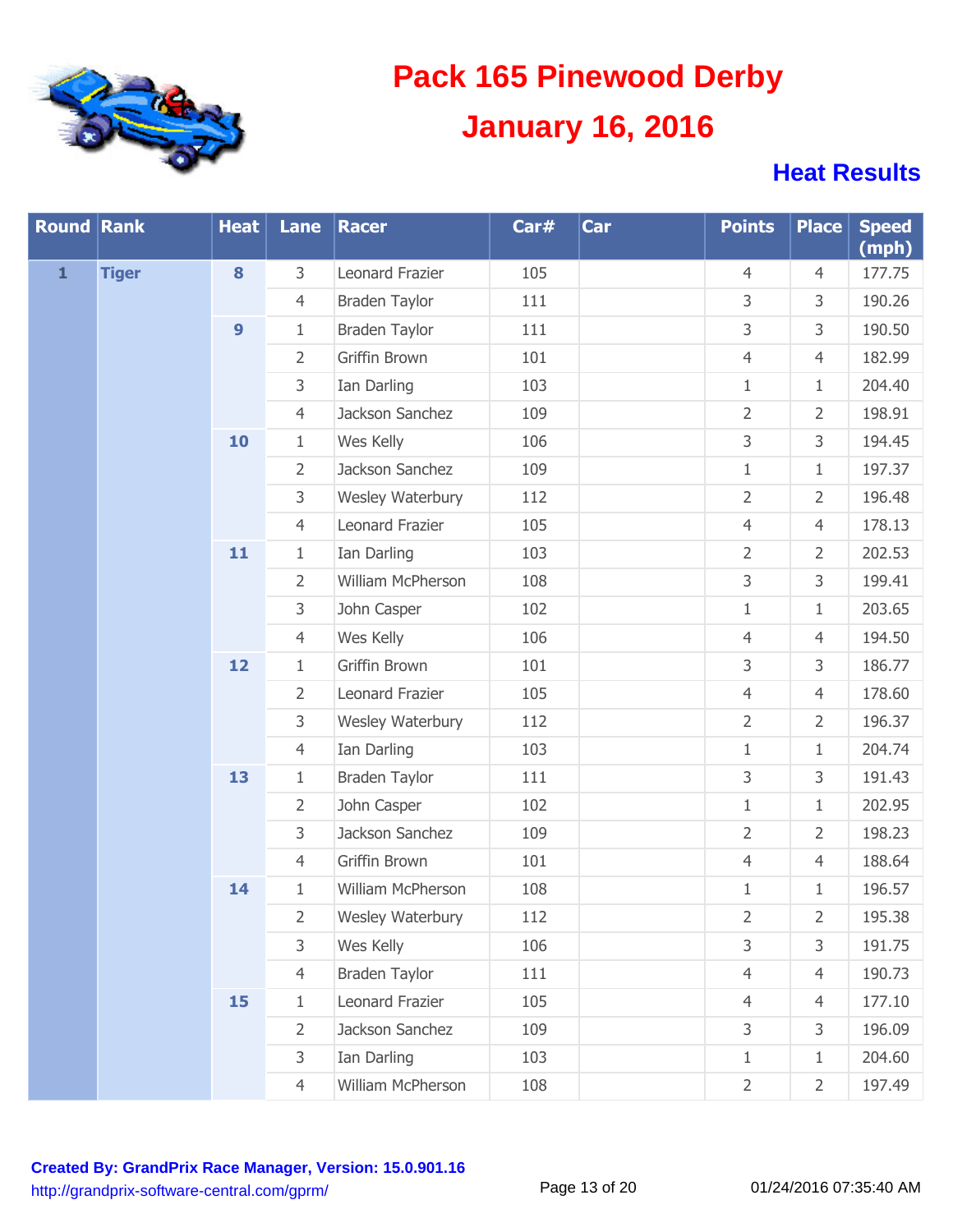

| <b>Round Rank</b> |              | <b>Heat</b> | <b>Lane</b>    | Racer             | Car# | <b>Car</b> | <b>Points</b>  | <b>Place</b>   | <b>Speed</b><br>(mph) |
|-------------------|--------------|-------------|----------------|-------------------|------|------------|----------------|----------------|-----------------------|
| $\mathbf{1}$      | <b>Tiger</b> | 16          | $\mathbf{1}$   | John Casper       | 102  |            | 1              | $\mathbf{1}$   | 201.58                |
|                   |              |             | $\overline{2}$ | Wes Kelly         | 106  |            | $\overline{2}$ | $\overline{2}$ | 194.26                |
|                   |              |             | 3              | Griffin Brown     | 101  |            | 3              | 3              | 185.30                |
|                   |              |             | $\overline{4}$ | Leonard Frazier   | 105  |            | $\overline{4}$ | $\overline{4}$ | 175.93                |
|                   |              | 17          | $\mathbf{1}$   | Jackson Sanchez   | 109  |            | $\mathbf{1}$   | $\mathbf{1}$   | 199.00                |
|                   |              |             | $\overline{2}$ | Griffin Brown     | 101  |            | $\overline{4}$ | $\overline{4}$ | 187.28                |
|                   |              |             | 3              | William McPherson | 108  |            | 3              | 3              | 196.68                |
|                   |              |             | $\overline{4}$ | Wesley Waterbury  | 112  |            | $\overline{2}$ | 2              | 197.36                |
|                   |              | 18          | $\mathbf{1}$   | Wesley Waterbury  | 112  |            | 3              | 3              | 194.87                |
|                   |              |             | $\overline{2}$ | Ian Darling       | 103  |            | $\mathbf{1}$   | $\mathbf{1}$   | 203.18                |
|                   |              |             | 3              | Braden Taylor     | 111  |            | $\overline{4}$ | $\overline{4}$ | 192.29                |
|                   |              |             | $\overline{4}$ | John Casper       | 102  |            | 2              | $\overline{2}$ | 202.26                |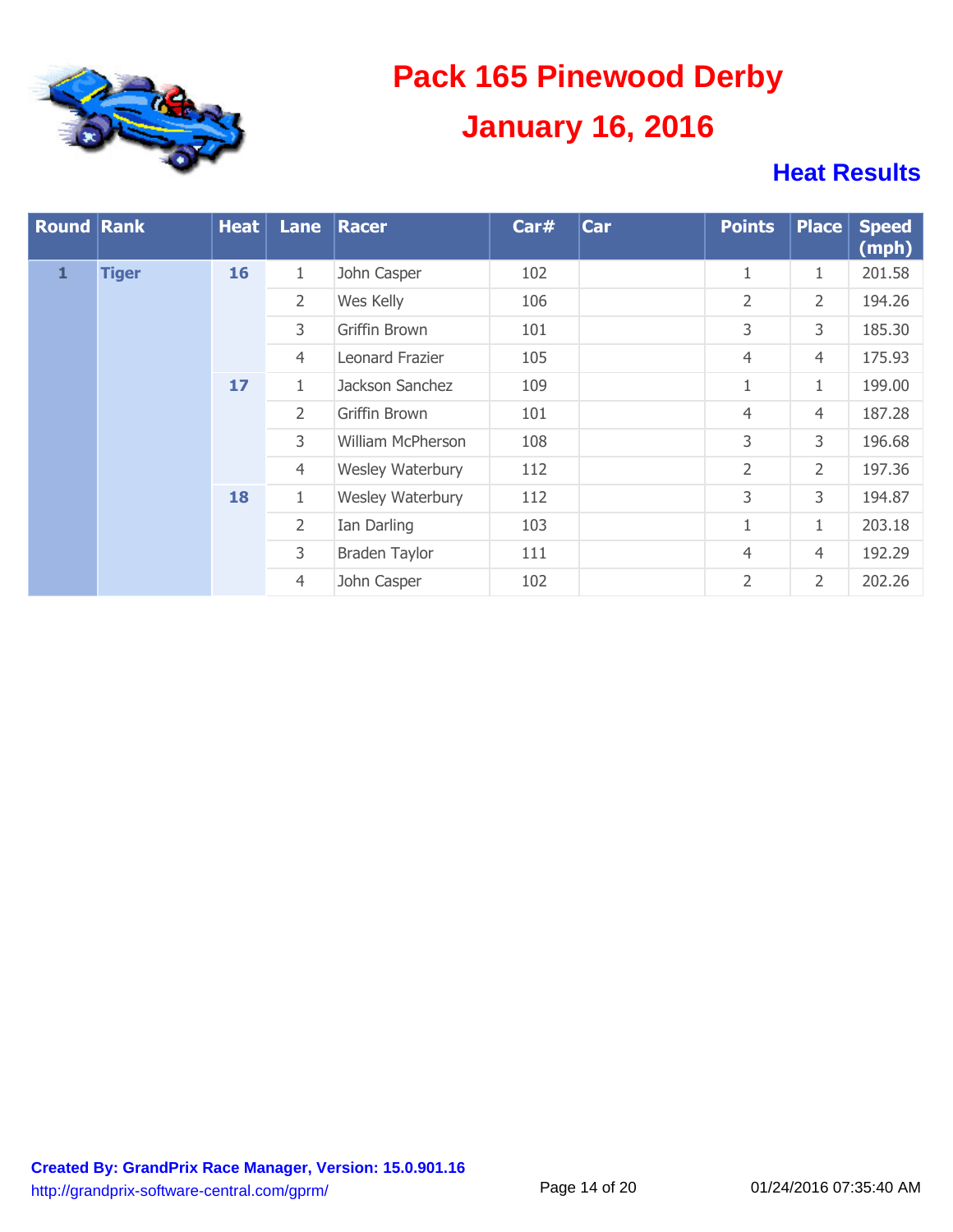

| <b>Round Rank</b> |                | <b>Heat</b>             | Lane           | Racer                 | Car# | Car | <b>Points</b>  | <b>Place</b>   | <b>Speed</b><br>(mph) |
|-------------------|----------------|-------------------------|----------------|-----------------------|------|-----|----------------|----------------|-----------------------|
| $\mathbf{1}$      | <b>Webelos</b> | $\mathbf{1}$            | 1              | Michael Boyle         | 401  |     | 2              | $\overline{2}$ | 205.39                |
|                   |                |                         | $\overline{2}$ | Carter Main           | 404  |     | $\overline{4}$ | $\overline{4}$ | 201.04                |
|                   |                |                         | 3              | Nikos Psyrros         | 407  |     | 3              | 3              | 204.01                |
|                   |                |                         | $\overline{4}$ | Jacob Purcell         | 412  |     | $\mathbf 1$    | $\mathbf{1}$   | 207.97                |
|                   |                | $\overline{\mathbf{2}}$ | $\mathbf{1}$   | Jackson Davey         | 402  |     | $\mathbf{1}$   | $1\,$          | 209.46                |
|                   |                |                         | 2              | Andrew Ondrejik       | 406  |     | $\overline{2}$ | $\overline{2}$ | 206.78                |
|                   |                |                         | 3              | <b>Bradley Riedel</b> | 408  |     | $\overline{4}$ | 4              | 199.25                |
|                   |                |                         | $\overline{4}$ | Michael Boyle         | 401  |     | 3              | 3              | 203.51                |
|                   |                | 3                       | $\mathbf{1}$   | Nikos Psyrros         | 407  |     | 3              | 3              | 204.21                |
|                   |                |                         | 2              | Hunter Biegert        | 410  |     | $\mathbf 1$    | $1\,$          | 206.96                |
|                   |                |                         | 3              | Andrew Ondrejik       | 406  |     | $\overline{2}$ | $\overline{2}$ | 206.74                |
|                   |                |                         | $\overline{4}$ | Damon Vega            | 409  |     | $\overline{4}$ | $\overline{4}$ | 194.56                |
|                   |                | $\overline{\mathbf{4}}$ | $\mathbf{1}$   | Damon Vega            | 409  |     | 3              | 3              | 192.45                |
|                   |                |                         | 2              | Jacob Purcell         | 412  |     | $\overline{2}$ | $\overline{2}$ | 208.19                |
|                   |                |                         | 3              | Jackson Davey         | 402  |     | $\mathbf{1}$   | $1\,$          | 209.35                |
|                   |                |                         | $\overline{4}$ | <b>Bradley Riedel</b> | 408  |     | $\overline{4}$ | $\overline{4}$ | 145.42                |
|                   |                | 5                       | $\mathbf{1}$   | Andrew Ondrejik       | 406  |     | $\overline{2}$ | $\overline{2}$ | 205.25                |
|                   |                |                         | 2              | <b>Bradley Riedel</b> | 408  |     | $\overline{4}$ | $\overline{4}$ | 200.33                |
|                   |                |                         | 3              | Hunter Biegert        | 410  |     | $\mathbf 1$    | $\mathbf{1}$   | 206.35                |
|                   |                |                         | $\overline{4}$ | Carter Main           | 404  |     | 3              | 3              | 202.02                |
|                   |                | $6\phantom{1}$          | $\mathbf{1}$   | Carter Main           | 404  |     | 3              | 3              | 200.91                |
|                   |                |                         | 2              | Nikos Psyrros         | 407  |     | $\overline{2}$ | $\overline{2}$ | 204.60                |
|                   |                |                         | 3              | Damon Vega            | 409  |     | $\overline{4}$ | 4              | 193.16                |
|                   |                |                         | 4              | Jackson Davey         | 402  |     | 1              | 1              | 209.56                |
|                   |                | $\overline{\mathbf{z}}$ | $\mathbf{1}$   | <b>Bradley Riedel</b> | 408  |     | $\overline{4}$ | $\overline{4}$ | 200.25                |
|                   |                |                         | $\overline{2}$ | Hunter Biegert        | 410  |     | 1              | $\mathbf{1}$   | 208.19                |
|                   |                |                         | 3              | Michael Boyle         | 401  |     | 3              | 3              | 203.42                |
|                   |                |                         | $\overline{4}$ | Nikos Psyrros         | 407  |     | $\overline{2}$ | $\overline{2}$ | 204.83                |
|                   |                | 8                       | $\mathbf{1}$   | Jacob Purcell         | 412  |     | $\overline{4}$ | $\overline{4}$ | 206.35                |
|                   |                |                         | $\overline{2}$ | Jackson Davey         | 402  |     | $1\,$          | $\mathbf{1}$   | 208.45                |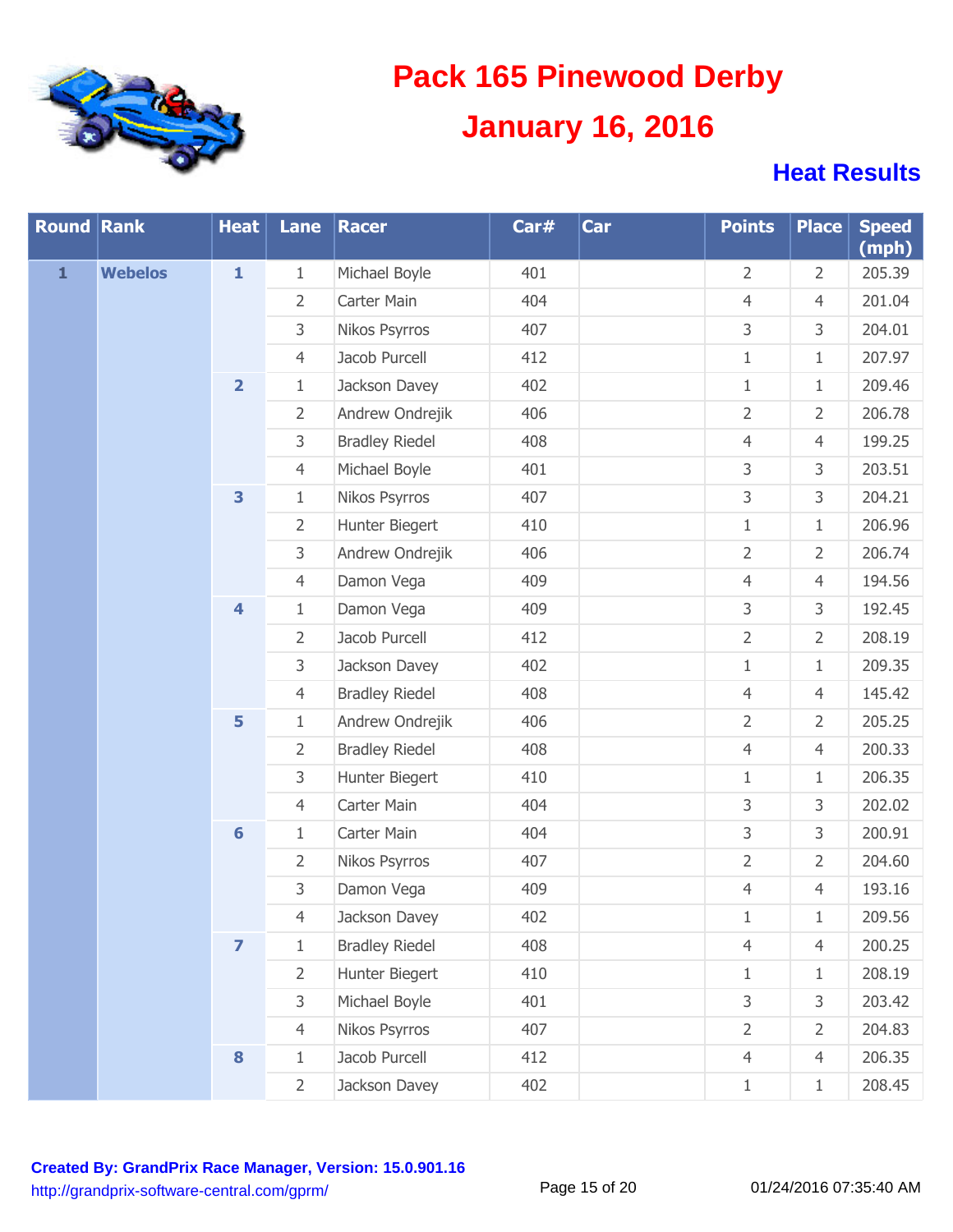

| <b>Round Rank</b> |                | <b>Heat</b>      | Lane           | Racer                 | Car# | Car | <b>Points</b>  | <b>Place</b>   | <b>Speed</b><br>(mph) |
|-------------------|----------------|------------------|----------------|-----------------------|------|-----|----------------|----------------|-----------------------|
| $\mathbf{1}$      | <b>Webelos</b> | 8                | 3              | Andrew Ondrejik       | 406  |     | 3              | 3              | 207.14                |
|                   |                |                  | $\overline{4}$ | Hunter Biegert        | 410  |     | $\overline{2}$ | $\overline{2}$ | 207.34                |
|                   |                | $\boldsymbol{9}$ | $\mathbf{1}$   | Hunter Biegert        | 410  |     | $1\,$          | $\mathbf{1}$   | 207.18                |
|                   |                |                  | $\overline{2}$ | Michael Boyle         | 401  |     | $\overline{2}$ | $\overline{2}$ | 203.98                |
|                   |                |                  | 3              | Carter Main           | 404  |     | 3              | 3              | 202.85                |
|                   |                |                  | $\overline{4}$ | Damon Vega            | 409  |     | $\overline{4}$ | $\overline{4}$ | 191.14                |
|                   |                | 10               | $\mathbf{1}$   | Nikos Psyrros         | 407  |     | 3              | 3              | 204.38                |
|                   |                |                  | $\overline{2}$ | Damon Vega            | 409  |     | $\overline{4}$ | $\overline{4}$ | 193.60                |
|                   |                |                  | 3              | Jacob Purcell         | 412  |     | $\mathbf{1}$   | $\mathbf{1}$   | 207.71                |
|                   |                |                  | $\overline{4}$ | Andrew Ondrejik       | 406  |     | $\overline{2}$ | $\overline{2}$ | 207.46                |
|                   |                | 11               | $\mathbf{1}$   | Carter Main           | 404  |     | 3              | 3              | 202.57                |
|                   |                |                  | $\overline{2}$ | <b>Bradley Riedel</b> | 408  |     | $\overline{4}$ | $\overline{4}$ | 201.01                |
|                   |                |                  | 3              | Jackson Davey         | 402  |     | $\mathbf{1}$   | $\mathbf{1}$   | 210.12                |
|                   |                |                  | $\overline{4}$ | Nikos Psyrros         | 407  |     | $\overline{2}$ | $\overline{2}$ | 205.76                |
|                   |                | 12               | $1\,$          | Michael Boyle         | 401  |     | 3              | 3              | 204.15                |
|                   |                |                  | $\overline{2}$ | Andrew Ondrejik       | 406  |     | $\mathbf 1$    | $\mathbf{1}$   | 206.99                |
|                   |                |                  | 3              | Jacob Purcell         | 412  |     | $\overline{2}$ | $\overline{2}$ | 206.49                |
|                   |                |                  | $\overline{4}$ | Carter Main           | 404  |     | $\overline{4}$ | $\overline{4}$ | 203.97                |
|                   |                | 13               | $1\,$          | Hunter Biegert        | 410  |     | $\overline{2}$ | $\overline{2}$ | 206.43                |
|                   |                |                  | $\overline{2}$ | Jackson Davey         | 402  |     | $\mathbf 1$    | $\mathbf{1}$   | 209.44                |
|                   |                |                  | 3              | Damon Vega            | 409  |     | $\overline{4}$ | $\overline{4}$ | 192.44                |
|                   |                |                  | $\overline{4}$ | Michael Boyle         | 401  |     | 3              | 3              | 203.10                |
|                   |                | 14               | $1\,$          | <b>Bradley Riedel</b> | 408  |     | $\overline{4}$ | $\overline{4}$ | 200.03                |
|                   |                |                  | 2              | Jacob Purcell         | 412  |     | 2              | 2              | 206.11                |
|                   |                |                  | 3              | Nikos Psyrros         | 407  |     | 3              | 3              | 204.81                |
|                   |                |                  | $\overline{4}$ | Hunter Biegert        | 410  |     | $\mathbf{1}$   | $\mathbf{1}$   | 206.60                |
|                   |                | 15               | $\mathbf{1}$   | Andrew Ondrejik       | 406  |     | 1              | $\mathbf{1}$   | 207.22                |
|                   |                |                  | $\overline{2}$ | Damon Vega            | 409  |     | $\overline{4}$ | $\overline{4}$ | 190.11                |
|                   |                |                  | 3              | Carter Main           | 404  |     | $\overline{2}$ | $\overline{2}$ | 200.90                |
|                   |                |                  | $\overline{4}$ | <b>Bradley Riedel</b> | 408  |     | 3              | 3              | 199.93                |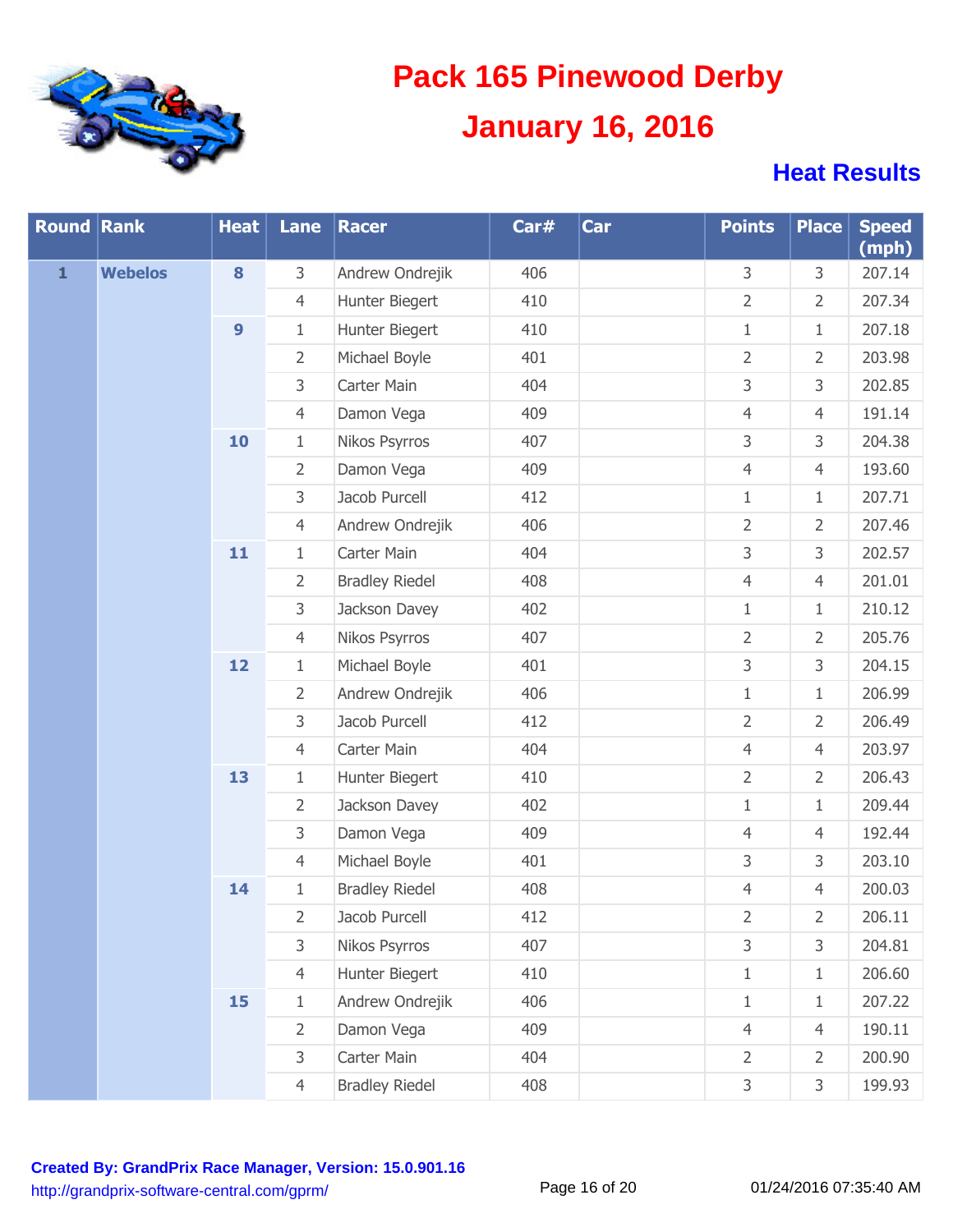

| <b>Round Rank</b> |                | <b>Heat</b> | Lane           | Racer                 | Car# | <b>Car</b> | <b>Points</b>  | <b>Place</b>   | <b>Speed</b><br>(mph) |
|-------------------|----------------|-------------|----------------|-----------------------|------|------------|----------------|----------------|-----------------------|
| $\mathbf{1}$      | <b>Webelos</b> | 16          | 1              | Jackson Davey         | 402  |            | $\mathbf{1}$   | $\mathbf{1}$   | 209.75                |
|                   |                |             | $\overline{2}$ | Nikos Psyrros         | 407  |            | 3              | 3              | 205.33                |
|                   |                |             | 3              | Michael Boyle         | 401  |            | 4              | $\overline{4}$ | 205.21                |
|                   |                |             | $\overline{4}$ | Andrew Ondrejik       | 406  |            | $\overline{2}$ | $\overline{2}$ | 207.52                |
|                   |                | 17          | $\mathbf{1}$   | Damon Vega            | 409  |            | 4              | $\overline{4}$ | 191.42                |
|                   |                |             | $\overline{2}$ | Michael Boyle         | 401  |            | $\overline{2}$ | $\overline{2}$ | 203.35                |
|                   |                |             | 3              | <b>Bradley Riedel</b> | 408  |            | 3              | 3              | 200.35                |
|                   |                |             | $\overline{4}$ | Jacob Purcell         | 412  |            | $\mathbf{1}$   | 1              | 205.44                |
|                   |                | 18          | $\mathbf{1}$   | Jacob Purcell         | 412  |            | 3              | 3              | 206.68                |
|                   |                |             | $\overline{2}$ | Carter Main           | 404  |            | $\overline{4}$ | $\overline{4}$ | 203.31                |
|                   |                |             | 3              | Hunter Biegert        | 410  |            | $\overline{2}$ | $\overline{2}$ | 208.30                |
|                   |                |             | $\overline{4}$ | Jackson Davey         | 402  |            | $\mathbf{1}$   | $\mathbf{1}$   | 209.55                |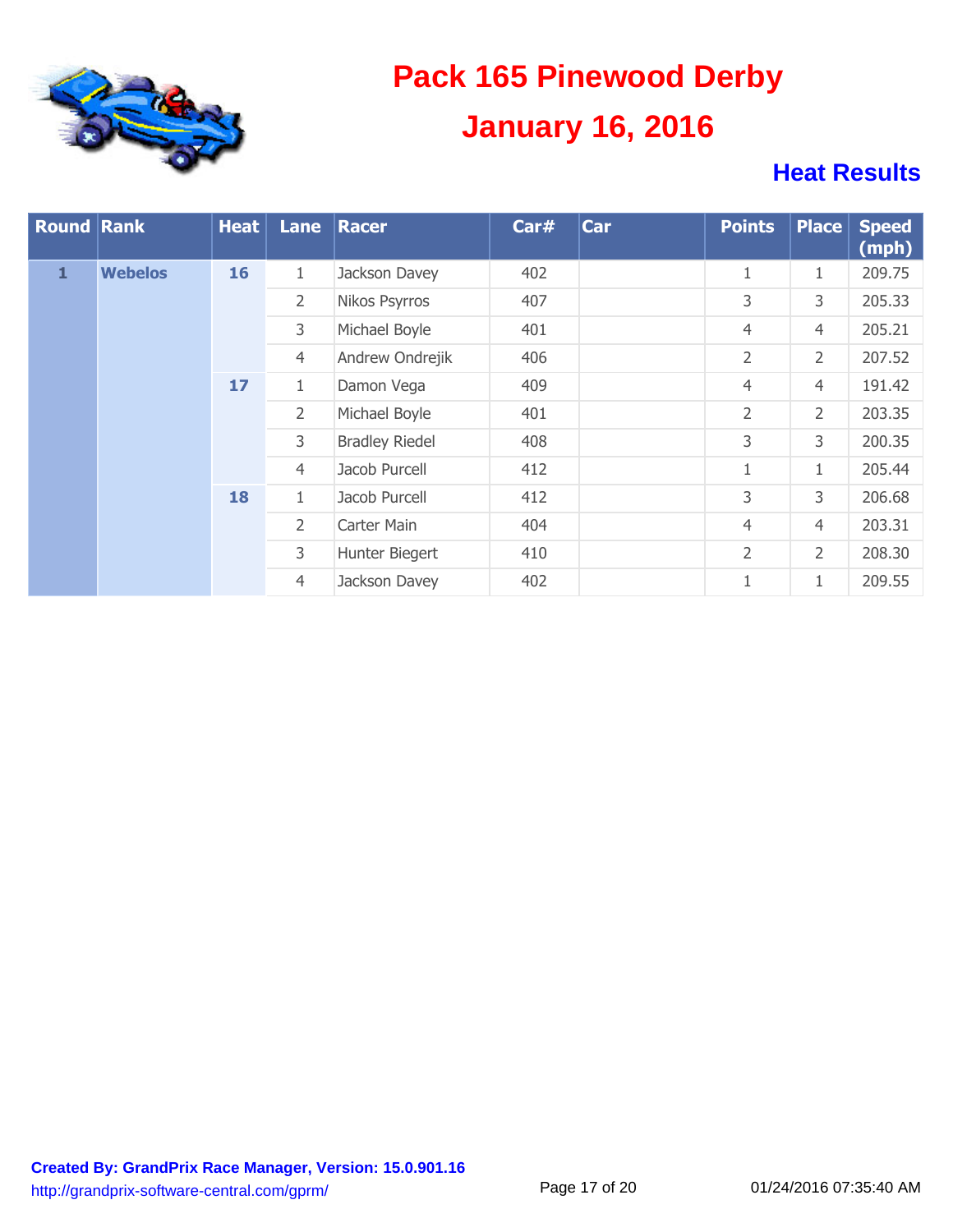

| <b>Round Rank</b> |             | <b>Heat</b>             | Lane           | Racer              | Car# | Car | <b>Points</b>  | <b>Place</b>   | <b>Speed</b><br>(mph) |
|-------------------|-------------|-------------------------|----------------|--------------------|------|-----|----------------|----------------|-----------------------|
| $\mathbf{1}$      | <b>Wolf</b> | $\mathbf{1}$            | $\mathbf{1}$   | Eric Griffin       | 202  |     | $\overline{4}$ | $\overline{4}$ | 194.96                |
|                   |             |                         | $\overline{2}$ | Aidan Flanders     | 201  |     | $\mathbf{1}$   | $\mathbf{1}$   | 201.42                |
|                   |             |                         | 3              | Jack Seaton        | 208  |     | 3              | 3              | 199.38                |
|                   |             |                         | $\overline{4}$ | Alexander Isaacson | 204  |     | $\overline{2}$ | $\overline{2}$ | 199.67                |
|                   |             | $\overline{\mathbf{2}}$ | $\mathbf{1}$   | Jay Koonce         | 207  |     | 3              | 3              | 196.87                |
|                   |             |                         | 3              | Evan Stacer        | 209  |     | $1\,$          | $1\,$          | 203.46                |
|                   |             |                         | $\overline{4}$ | Eric Griffin       | 202  |     | $\overline{2}$ | $\overline{2}$ | 198.73                |
|                   |             | 3                       | $\mathbf{1}$   | Jack Seaton        | 208  |     | 3              | 3              | 197.23                |
|                   |             |                         | $\overline{2}$ | Wit Hatton         | 203  |     | $\overline{2}$ | $\overline{2}$ | 197.37                |
|                   |             |                         | $\overline{4}$ | Max Kelly          | 206  |     | $1\,$          | $1\,$          | 202.93                |
|                   |             | $\overline{\mathbf{4}}$ | $\mathbf{1}$   | Max Kelly          | 206  |     | $\overline{2}$ | $\overline{2}$ | 202.34                |
|                   |             |                         | $\overline{2}$ | Alexander Isaacson | 204  |     | 3              | 3              | 198.34                |
|                   |             |                         | 3              | Jay Koonce         | 207  |     | $\overline{4}$ | $\overline{4}$ | 196.97                |
|                   |             |                         | $\overline{4}$ | Evan Stacer        | 209  |     | $\mathbf{1}$   | $1\,$          | 202.94                |
|                   |             | 5                       | $\overline{2}$ | Evan Stacer        | 209  |     | $\,1\,$        | $1\,$          | 202.34                |
|                   |             |                         | 3              | Wit Hatton         | 203  |     | 3              | 3              | 196.16                |
|                   |             |                         | $\overline{4}$ | Aidan Flanders     | 201  |     | $\overline{2}$ | $\overline{2}$ | 201.54                |
|                   |             | $6\phantom{1}6$         | $\mathbf{1}$   | Aidan Flanders     | 201  |     | $\overline{2}$ | $\overline{2}$ | 202.17                |
|                   |             |                         | $\overline{2}$ | Jack Seaton        | 208  |     | 3              | 3              | 200.84                |
|                   |             |                         | 3              | Max Kelly          | 206  |     | $1\,$          | $1\,$          | 202.58                |
|                   |             |                         | $\overline{4}$ | Jay Koonce         | 207  |     | $\overline{4}$ | $\overline{4}$ | 197.63                |
|                   |             | $\overline{z}$          | $\mathbf{1}$   | Evan Stacer        | 209  |     | $1\,$          | $\mathbf{1}$   | 202.85                |
|                   |             |                         | $\overline{2}$ | Wit Hatton         | 203  |     | 3              | 3              | 197.93                |
|                   |             |                         | 3              | Eric Griffin       | 202  |     | 4              | 4              | 194.02                |
|                   |             |                         | $\overline{4}$ | Jack Seaton        | 208  |     | $\overline{2}$ | $\overline{2}$ | 200.43                |
|                   |             | $\bf{8}$                | $\mathbf{1}$   | Alexander Isaacson | 204  |     | $\overline{2}$ | $\overline{2}$ | 198.28                |
|                   |             |                         | $\overline{2}$ | Jay Koonce         | 207  |     | 3              | 3              | 196.09                |
|                   |             |                         | $\overline{4}$ | Wit Hatton         | 203  |     | $\mathbf{1}$   | $\mathbf{1}$   | 203.96                |
|                   |             | $\boldsymbol{9}$        | $\mathbf{1}$   | Wit Hatton         | 203  |     | $\mathbf{1}$   | $1\,$          | 203.38                |
|                   |             |                         | $\overline{2}$ | Eric Griffin       | 202  |     | $\overline{4}$ | $\overline{4}$ | 198.61                |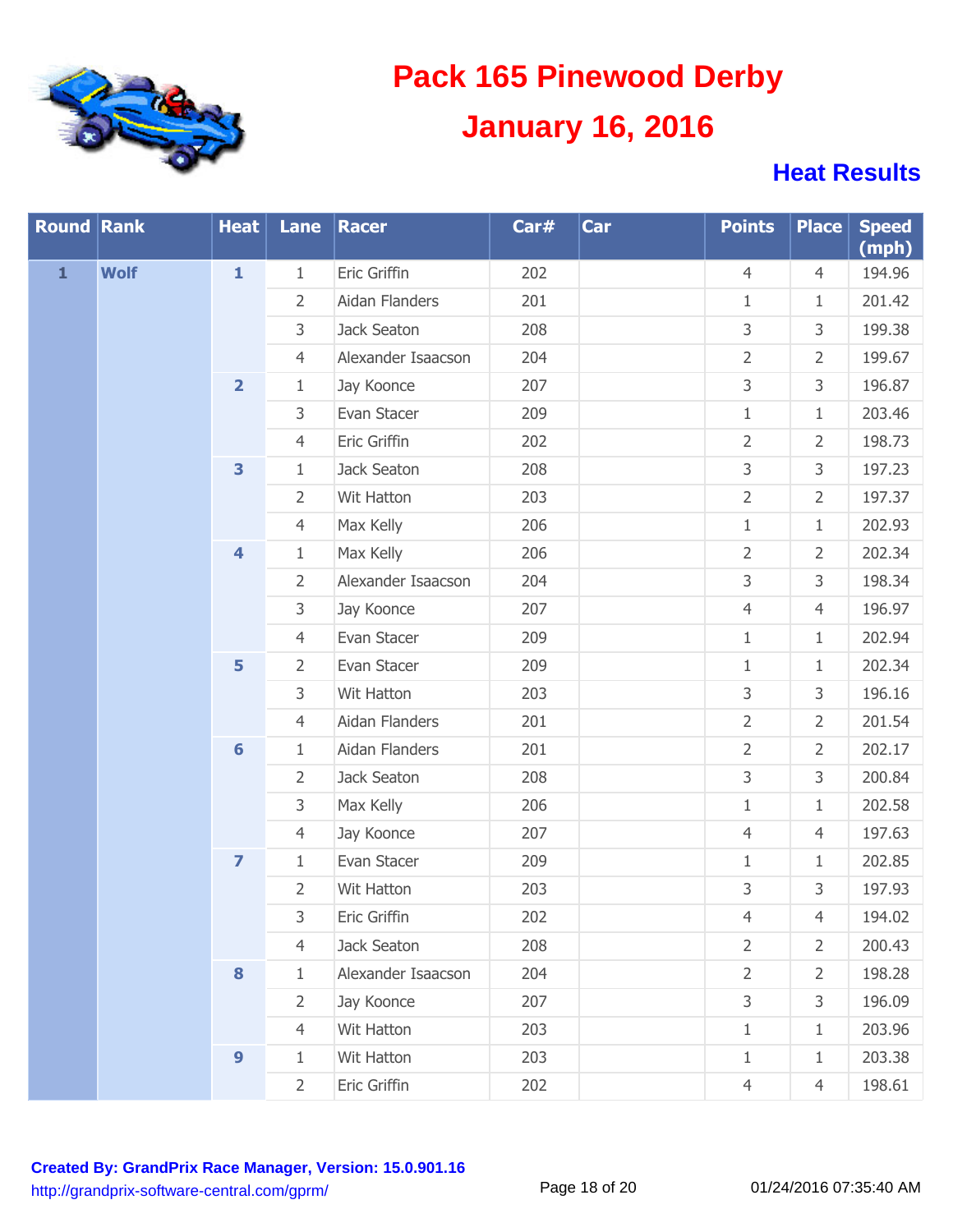

| <b>Round Rank</b> |             | <b>Heat</b>      |                | Lane   Racer       | Car# | Car | <b>Points</b>  | <b>Place</b>   | <b>Speed</b><br>(mph) |
|-------------------|-------------|------------------|----------------|--------------------|------|-----|----------------|----------------|-----------------------|
| $\mathbf{1}$      | <b>Wolf</b> | $\boldsymbol{9}$ | 3              | Aidan Flanders     | 201  |     | 3              | 3              | 201.83                |
|                   |             |                  | $\overline{4}$ | Max Kelly          | 206  |     | $\overline{2}$ | $\overline{2}$ | 202.42                |
|                   |             | 10               | $\mathbf{1}$   | Jack Seaton        | 208  |     | 3              | 3              | 198.25                |
|                   |             |                  | $\overline{2}$ | Max Kelly          | 206  |     | $1\,$          | $\mathbf{1}$   | 201.29                |
|                   |             |                  | 3              | Alexander Isaacson | 204  |     | $\overline{2}$ | $\overline{2}$ | 200.09                |
|                   |             | 11               | $\mathbf{1}$   | Aidan Flanders     | 201  |     | $\overline{2}$ | $\overline{2}$ | 201.68                |
|                   |             |                  | $\overline{2}$ | Evan Stacer        | 209  |     | $1\,$          | $\mathbf{1}$   | 202.51                |
|                   |             |                  | 3              | Jay Koonce         | 207  |     | $\overline{4}$ | $\overline{4}$ | 196.49                |
|                   |             |                  | $\overline{4}$ | Jack Seaton        | 208  |     | 3              | 3              | 198.53                |
|                   |             | 12               | $\mathbf{1}$   | Eric Griffin       | 202  |     | 3              | 3              | 196.79                |
|                   |             |                  | 3              | Alexander Isaacson | 204  |     | $\overline{2}$ | $\overline{2}$ | 200.67                |
|                   |             |                  | $\overline{4}$ | Aidan Flanders     | 201  |     | $1\,$          | $\mathbf{1}$   | 201.59                |
|                   |             | 13               | $\mathbf{1}$   | Wit Hatton         | 203  |     | $1\,$          | $\mathbf{1}$   | 204.55                |
|                   |             |                  | $\overline{2}$ | Jay Koonce         | 207  |     | 3              | 3              | 197.52                |
|                   |             |                  | $\mathsf{3}$   | Max Kelly          | 206  |     | $\overline{2}$ | $\overline{2}$ | 203.28                |
|                   |             |                  | $\overline{4}$ | Eric Griffin       | 202  |     | $\overline{4}$ | $\overline{4}$ | 196.83                |
|                   |             | 14               | $\mathbf{1}$   | Evan Stacer        | 209  |     | $\mathbf{1}$   | $\mathbf{1}$   | 203.20                |
|                   |             |                  | $\overline{2}$ | Alexander Isaacson | 204  |     | 3              | 3              | 200.32                |
|                   |             |                  | $\mathsf{3}$   | Jack Seaton        | 208  |     | $\overline{4}$ | $\overline{4}$ | 200.12                |
|                   |             |                  | $\overline{4}$ | Wit Hatton         | 203  |     | $\overline{2}$ | $\overline{2}$ | 202.88                |
|                   |             | 15               | $\overline{2}$ | Max Kelly          | 206  |     | 3              | 3              | 201.51                |
|                   |             |                  | $\mathsf{3}$   | Aidan Flanders     | 201  |     | $1\,$          | $1\,$          | 203.79                |
|                   |             |                  | $\overline{4}$ | Evan Stacer        | 209  |     | $\overline{2}$ | $\overline{2}$ | 203.35                |
|                   |             | 16               | 1              | Jay Koonce         | 207  |     | 3              | 3              | 195.63                |
|                   |             |                  | $\overline{2}$ | Jack Seaton        | 208  |     | $\overline{2}$ | $\overline{2}$ | 197.74                |
|                   |             |                  | 3              | Eric Griffin       | 202  |     | $\mathbf{1}$   | $\mathbf{1}$   | 198.66                |
|                   |             | 17               | $\mathbf{1}$   | Max Kelly          | 206  |     | $\overline{2}$ | $\overline{2}$ | 202.67                |
|                   |             |                  | $\overline{2}$ | Eric Griffin       | 202  |     | 3              | 3              | 200.73                |
|                   |             |                  | 3              | Evan Stacer        | 209  |     | $\mathbf{1}$   | $\mathbf{1}$   | 202.88                |
|                   |             |                  | $\overline{4}$ | Alexander Isaacson | 204  |     | $\overline{4}$ | $\overline{4}$ | 200.55                |